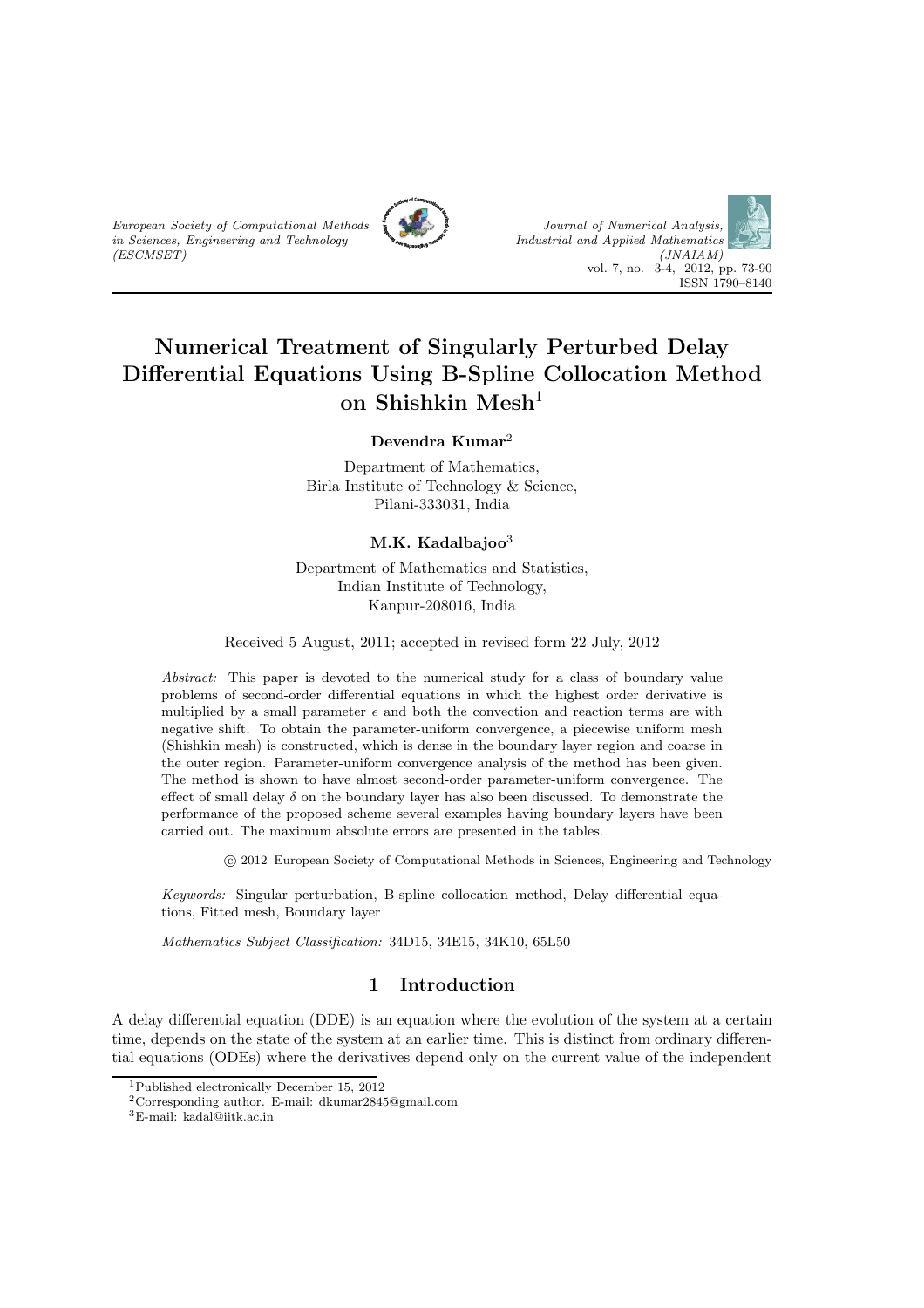variable. If we restrict the class of delay differential equations to a class in which the highest derivative is multiplied by a small parameter, then it is said to be a singularly perturbed delay differential equation. Delay differential equations arise in the mathematical modelling of various practical phenomena, for instance, micro scale heat transfer [32], hydrodynamics of liquid helium [13], second-sound theory [14], thermo-elasticity [7], diffusion in polymers [18], reaction-diffusion equations [2], stability [3], a variety of model for physiological processes or diseases [5, 19] etc.

A DDE is said to be of retarded delay differential equation (RDDE) if the delay argument does not occur in the highest order derivative term, otherwise it is known as neutral delay differential equation (NDDE). For example, the DDE

$$
\phi^{m}(t) = f(t, \phi(t), \phi'(t-\eta_{1}), \phi''(t-\eta_{2}), \dots, \phi^{m-2}(t-\eta_{m-2}), \phi^{m-1}(t-\eta_{m-1})),
$$
  
\n
$$
t \in [t_{0}, t_{0}+T], \quad \eta_{i} \geq 0, \forall 1 \leq i \leq m-1,
$$
  
\n
$$
\phi(t_{0}) = v^{0}, \quad \phi^{j}(t) = v^{j}(t), \ j = 1(1)m-1, \quad t \in [t_{0}-\eta_{i}, t_{0}],
$$

is a retarded type of order  $m$ . On the other hand the DDE

$$
\psi^k(t) = g(t, \psi(t), \psi'(t - \gamma_1), \psi''(t - \gamma_2), \dots, \psi^{k-1}(t - \gamma_{k-1}), \psi^k(t - \gamma_k)),
$$
  
\n
$$
t \in [t_0, t_0 + T], \quad \gamma_i \ge 0, \forall 1 \le i \le k - 1, \quad \gamma_k \ne 0,
$$
  
\n
$$
\psi(t_0) = \nu^0, \quad \psi^j(t) = \nu^j(t), \quad j = 1, 1, 2, \quad t \in [t_0 - \gamma_i, t_0],
$$

is of neutral type of order  $k$ .

If we restrict it to a class in which the highest derivative term is multiplied by a small parameter, then we get singularly perturbed delay differential equations. This paper is devoted to second order singularly perturbed RDDEs. Frequently, DDEs have been reduced to ODEs with coefficients that depend on the delay by means of first-order accurate Taylor's series expansions of the terms that involve delay.

Asymptotic as well as numerical methods for DDEs are in many ways more challenging to implement than for ODEs because we have to use an appropriate approximation for the retarded arguments  $y(x-\delta)$  and its derivatives and the algorithm has to take care of the jump discontinues due to the delay.

Parameter-uniform numerical methods [8, 21] are methods whose numerical approximations  $U^N$  satisfy error bounds of the form

$$
||u_{\epsilon} - U^N|| \leq C\vartheta(N), \quad \vartheta(N) \to 0 \text{ as } N \to \infty,
$$

where  $u_{\epsilon}$  is the solution of the continuous problem,  $\|\cdot\|$  is the maximum point-wise norm, N is the number of mesh points (independent of  $\epsilon$ ) used and C is positive constant which is independent of both  $\epsilon$  and N. In other words, the numerical approximations  $U^N$  converge to  $u_{\epsilon}$  for all values of  $\epsilon$ in the range  $0 < \epsilon \ll 1$ .

It is well-known that standard discretization methods for solving singular perturbation problems are unstable and fail to give accurate results when the perturbation parameter  $\epsilon$  is small. Therefore, it is important to develop suitable numerical methods for these problems, whose accuracy does not depend on the parameter value  $\epsilon$ , i.e., methods that are convergent  $\epsilon$ -uniformly [6, 9, 28]. In this paper, the strategy and the proposed method based on a suitably designed fitted mesh has shown to converge with  $\vartheta(N) = N^{-2} \ln^3 N$ .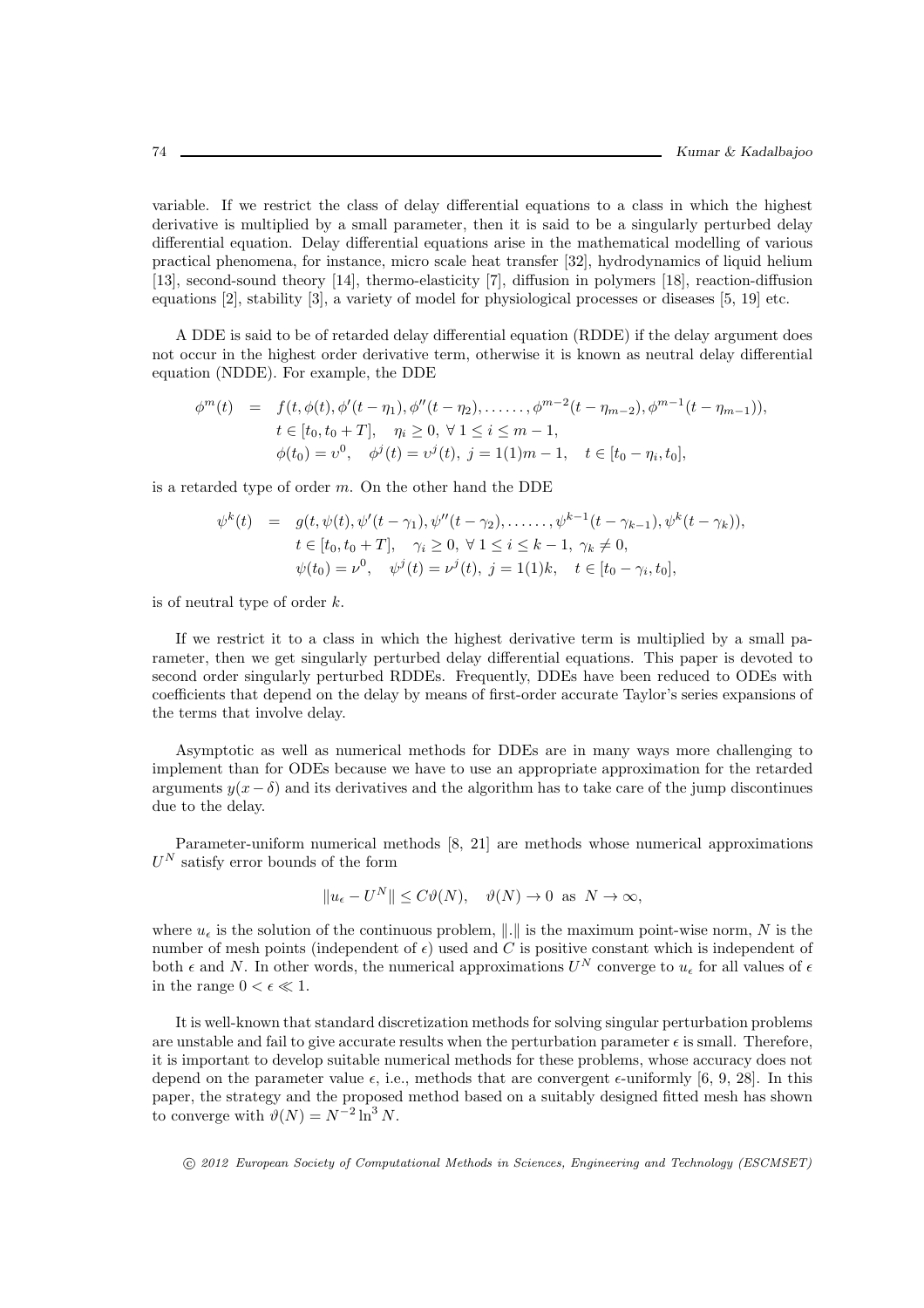#### 2 Statement of the Problem

In this paper, we consider the boundary value problems for a class of singularly perturbed differential difference equations with delay term in both the convection and the reaction terms.

Consider the second-order singularly perturbed differential-difference equation on the domain  $\Omega = (0,1)$ 

$$
Ly(x) \equiv \epsilon y''(x) + a(x)y'(x - \delta) + b(x)y(x - \delta) + c(x)y(x) = f(x),
$$
 (1)

subject to the conditions

$$
y(x) = \phi(x), \quad \text{on } -\delta \le x < 0, \qquad y(1) = \gamma,\tag{2}
$$

where the functions  $a(x)$ ,  $b(x)$ ,  $c(x)$ ,  $f(x)$  and  $\phi(x)$  are smooth;  $\epsilon$  is a small parameter  $0 < \epsilon \ll 1$ , the delay parameter  $\delta(\epsilon)(0 < \delta \ll 1)$  is of  $o(\epsilon)$  satisfying the condition  $\epsilon - \delta a(x) + (\delta^2/2)b(x) > 0$ . It is also assumed that  $b(x) + c(x) \leq -\theta < 0$ ,  $\forall x \in \overline{\Omega}$  for some positive constant  $\theta$ . When  $\delta$ is zero the above equation reduces to a singularly perturbed ordinary differential equation with one parameter problem and has been well studied numerically [6, 8, 9, 21, 28] and asymptotically [4, 22, 23, 25, 26, 33]. It is well-known that for  $\delta = 0$  problem (1) and (2) with small  $\epsilon$  exhibits layers and turning points depending upon the coefficient of the convection and the reaction terms respectively, if  $a(x)$  is positive through out the interval [0, 1], then the boundary layer exists on the left side of the interval [0, 1] and if  $a(x)$  is negative throughout the interval [0, 1], then the boundary layer exists on the right side of the interval [0, 1]. The zeros of  $a(x)$  are called turning points. For the detailed theory of DDEs, readers can refer to [11, 24, 29].

In this paper, we present Taylor's approximation for the retarded terms, namely first-order approximation to the convection retarded term and second-order approximation to the reaction retarded term. Then the resulting differential-difference equation is solved by B-spline collocation method on Shishkin mesh.

We use the following Taylor's series to approximate the retarded argument

$$
y(x - \delta) \approx y(x) - \delta y'(x) + (\delta^2/2)y''(x),
$$
\n(3)

and

$$
y'(x - \delta) \approx y'(x) - \delta y''(x). \tag{4}
$$

Using  $(3)$  and  $(4)$  in the Eqs.  $(1)$  and  $(2)$ , we get the approximating equation

$$
(\epsilon - \delta a(x) + (\delta^2/2)b(x))y''(x) + (a(x) - \delta b(x))y'(x) + (b(x) + c(x))y(x) = f(x),
$$
 (5)

with

$$
y(0) = \phi_0 = \phi(0), \qquad y(1) = \gamma.
$$
 (6)

Here, we assume that  $a(x) \ge M > 0$ ,  $\epsilon - \delta a(x) + (\delta^2/2)b(x) > 0$  and  $a(x) - \delta b(x) \ge \beta > 0$  for all  $x \in \overline{\Omega}$ , where  $\beta$  is some positive constant. In this case the solution of the problem exhibits layer behaviour on the left side of the domain. The other case  $a(x) - \delta b(x) \leq -\beta \leq 0$  for all  $x \in \overline{\Omega}$ , implies the occurrence of boundary layer near right side of the domain and can be treated similarly.

#### 3 Mesh Selection Strategy

It is well-known that on an equidistant mesh no scheme can attain convergence at all mesh points uniformly in  $\epsilon$ , unless its coefficients have an exponential property. Therefore, unless we use a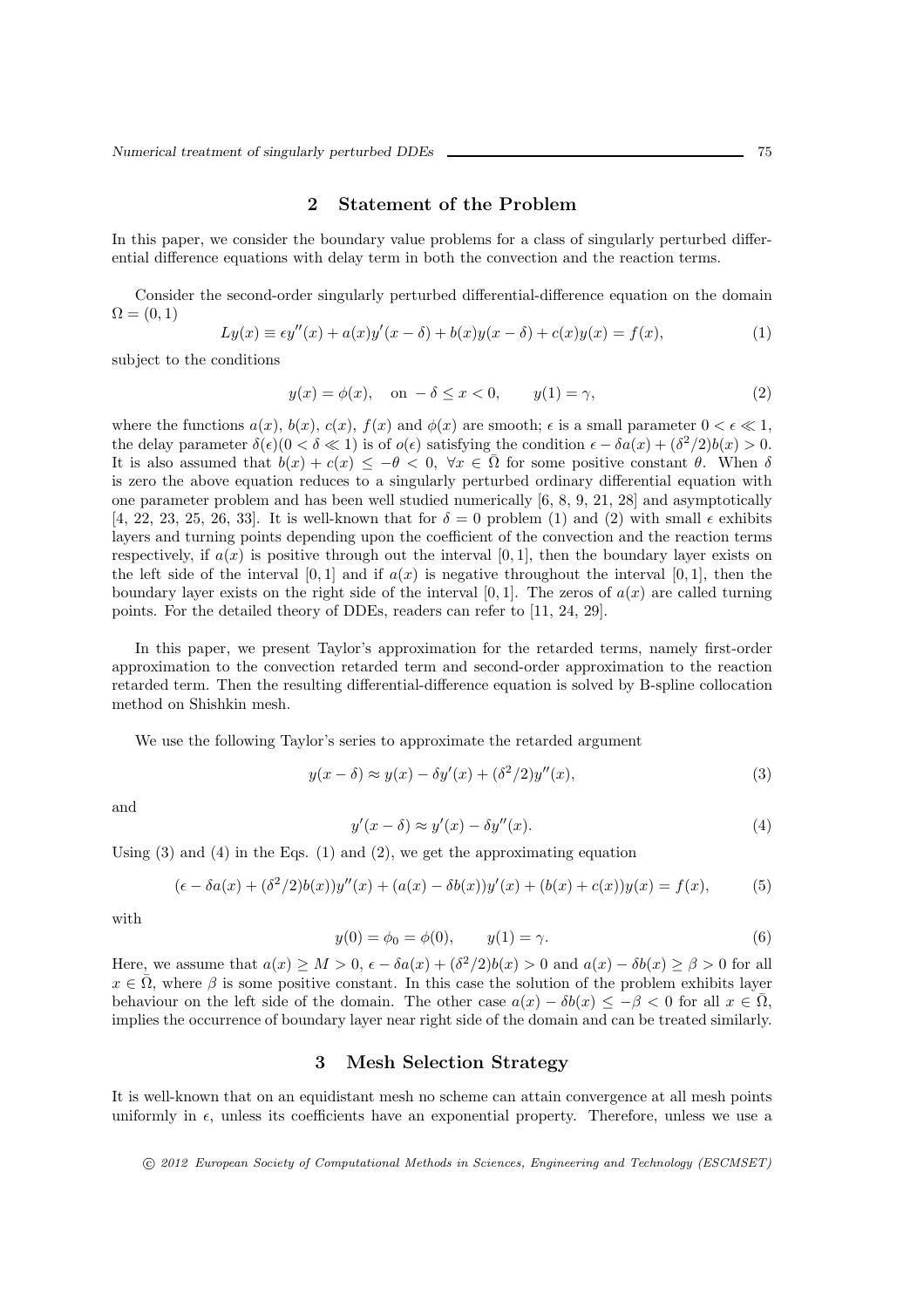specially chosen mesh we will not be able to get  $\epsilon$  uniform convergence at all the mesh points [28]. If a priori information is available about the exact solution then we could go for a highly non-uniform grid like [1, 10, 35]. The simplest possible non-uniform mesh, namely a piecewiseuniform mesh proposed by Shishkin [31], is sufficient for the construction of an  $\epsilon$ -uniform method. Shishkin mesh is fine near layers but coarser otherwise. It is attractive because of its simplicity and adequate for handling a wide variety of singularly perturbed problems and in our case mostly the exact solution of delay differential equations is not known, hence a priori information about the solution is far from imagination. In this section, we construct the piecewise uniform mesh in such a way that more mesh points are generated in the boundary layer regions than outside these regions.

In the case of left boundary layer, we divide the given interval [0, 1] into two subintervals  $[0, \tau]$ and  $[\tau, 1]$ , where the transition parameter  $\tau$  is given by  $\tau = \min(1/2, K(c_{\epsilon}/\beta) \ln N)$ , where K is some positive constant which depends on the scheme being used,  $c_{\epsilon} = (\epsilon - \delta M + \delta^2 M')$ , where  $2M'$  is an upper bound of  $b(x)$  and N is the number of discretization points. It is assumed that  $N = 2^r$ , where  $r \geq 2$  is an integer, which guarantees that there will lie at least one point in the boundary layer. Then we have

$$
x_i = \begin{cases} i h_i, & \text{if } i = 0, 1, ..., N/2, \\ \tau + (i - N/2) h_i, & \text{if } i = N/2 + 1, ..., N, \end{cases}
$$

where

$$
h_i = \begin{cases} 2\tau/N, & \text{if } i = 1, 2, \dots, N/2, \\ 2(1-\tau)/N, & \text{if } i = N/2 + 1, N/2 + 2, \dots, N, \end{cases}
$$

i.e., the piecewise uniform mesh spacing h is  $2\tau/N$  for the interval  $[0, \tau]$  and  $2(1 - \tau)/N$  for the interval [ $\tau$ , 1].

Similarly if boundary layer exists at  $x = 1$ , then we define

$$
x_i = \begin{cases} i h_i, & \text{if } i = 0, 1, ..., N/2, \\ 1 - \tau + (i - N/2) h_i, & \text{if } i = N/2 + 1, ..., N, \end{cases}
$$

where

$$
h_i = \begin{cases} 2(1-\tau)/N, & \text{if } i = 1, 2, ..., N/2, \\ 2\tau/N, & \text{if } i = N/2 + 1, N/2 + 2, ..., N, \end{cases}
$$

i.e., the piecewise uniform mesh spacing h is  $2(1 - \tau)/N$  for the interval  $[0, 1 - \tau]$  and  $2\tau/N$  for the interval  $[1 - \tau, 1]$ .

Let  $\bar{\Omega}_N = \{x_i\}_{i=0}^N$  be the set of mesh points. If the transition point  $\tau$  is chosen independently of N, then one cannot obtain a convergence result that is uniform in  $\epsilon$  [20].

## 4 B-Spline Collocation Method

In this section, we describe the B-spline collocation method to obtain the approximate solution of boundary value problem (5)–(6). Let  $\pi \equiv \{0 = x_0 < x_1 < x_2 \ldots < x_{N-1} < x_N = 1\}$ , be the partition of  $\overline{\Omega}$ , where  $h = x_{i+1} - x_i$ ,  $i = 0, 1, ..., N - 1$ .

We have used cubic B-splines to approximate the solution  $y(x)$  of the equation (5). The cubic B-splines  $B_i$ ,  $i = -1, 0, \ldots N + 1$  at the nodes  $x_i$  are defined to form a basis over the interval

c 2012 European Society of Computational Methods in Sciences, Engineering and Technology (ESCMSET)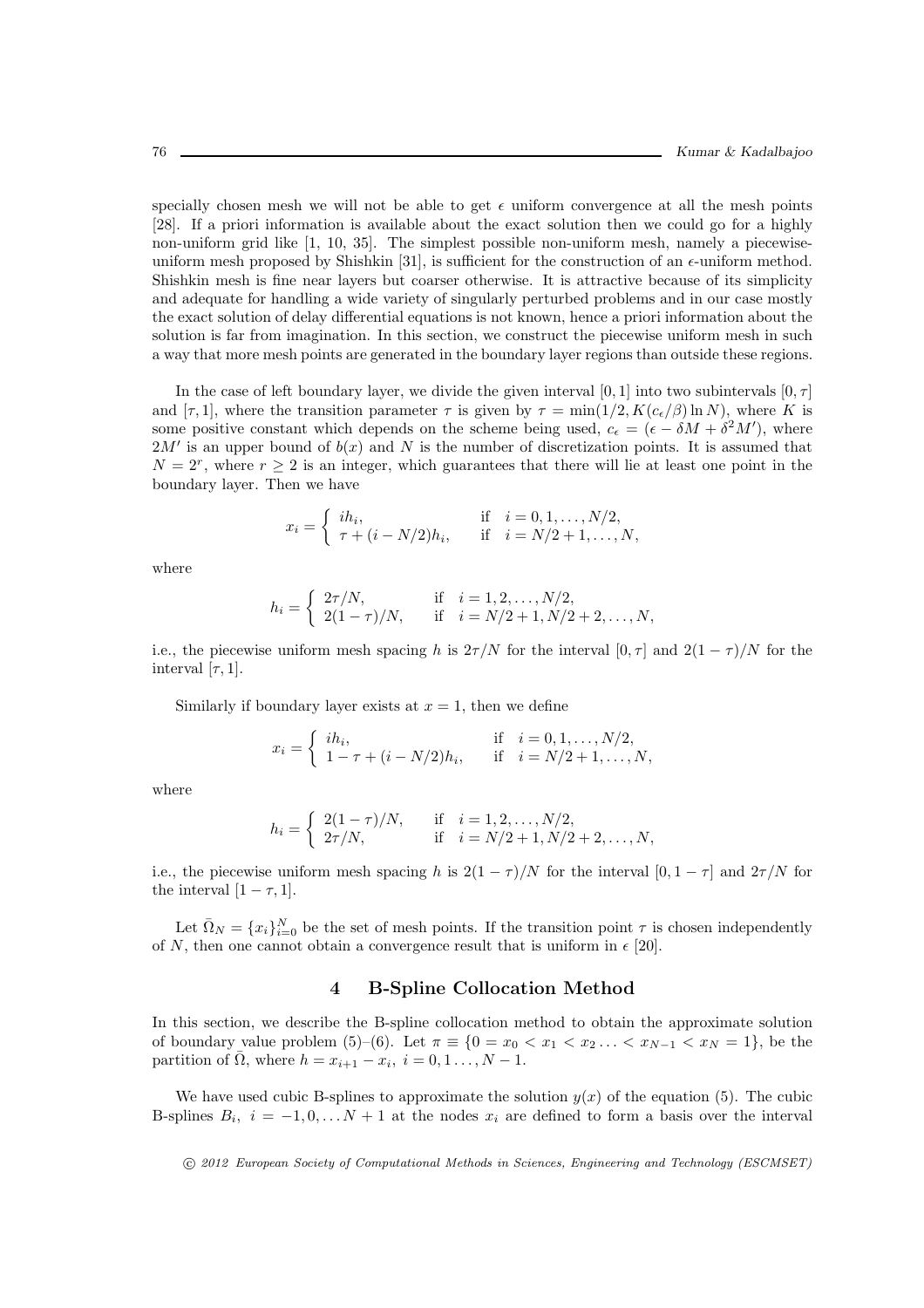$[0, 1]$  (see ref. [27]). Thus an approximation  $S(x)$  to the exact solution  $y(x)$  of the boundary value problem  $(5)$ – $(6)$ , can be expressed in terms of B-splines as

$$
S(x) = \sum_{i=-1}^{N+1} \alpha_i B_i(x),
$$
 (7)

where  $\alpha_i$  are unknown real coefficients to be determined by requiring that  $S(x)$  satisfies (5) at  $N+1$  collocation points and boundary conditions.

A cubic B-splines  $B_i$ ,  $i = -1, 0, \ldots, N+1$ , covers four elements and defined over the interval [0, 1] as follows:

$$
B_i(x) = \frac{1}{h^3} \begin{cases} (x - x_{i-2})^3, & x_{i-2} \le x \le x_{i-1}, \\ h^3 + 3h^2(x - x_{i-1}) + 3h(x - x_{i-1})^2 - 3(x - x_{i-1})^3, & x_{i-1} \le x \le x_i, \\ h^3 + 3h^2(x_{i+1} - x) + 3h(x_{i+1} - x)^2 - 3(x_{i+1} - x)^3, & x_i \le x \le x_{i+1}, \\ (x_{i+2} - x)^3, & x_{i+1} \le x \le x_{i+2}, \\ 0, & \text{otherwise.} \end{cases}
$$
(8)

It is easy to see that each  $B_i(x)$  is also a piecewise cubic with knots at  $\overline{\Omega}_N$ , also  $B_i(x)$  is twice continuously differentiable  $\forall x \in \mathbb{R}$ . Also the values of  $B_i(x)$ ,  $B'_i(x)$  and  $B''_i(x)$  at the nodal points  $x_i$ 's are given as in table given below:

Table 1: B-Spline basis values

|                  | Nodal values |           |       |           |           |  |  |  |
|------------------|--------------|-----------|-------|-----------|-----------|--|--|--|
|                  | $x_{i-2}$    | $x_{i-1}$ | $x_i$ | $x_{i+1}$ | $x_{i+2}$ |  |  |  |
| $B_i(x)$         |              |           |       |           |           |  |  |  |
| $B_i'(x)$        | U            | 3/h       |       | $-3/h$    |           |  |  |  |
| $\boldsymbol{x}$ |              |           |       |           |           |  |  |  |

So the four cubic B-splines  $B_{i-1}, B_i, B_{i+1}, B_{i+2}$  lie in each element. It can be easily seen that over the typical element  $[x_i, x_{i+1}]$ , the approximate solution  $S(x)$  is given by

$$
S(x) = \sum_{j=i-1}^{i+2} \alpha_j B_j(x).
$$
 (9)

The form (9) shows the variation of all contributing cubic B-splines over a single element and is useful for working out the solution inside the element. At nodal points values of S and its derivatives  $S'$  and  $S''$  can be determined in terms of the element parameters  $\alpha_i$ :

$$
S(x_i) = \alpha_{i-1} + 4\alpha_i + \alpha_{i+1}
$$
  
\n
$$
hS'(x_i) = 3(\alpha_{i+1} - \alpha_{i-1})
$$
  
\n
$$
h^2S''(x_i) = 6(\alpha_{i-1} - 2\alpha_i + \alpha_{i+1})
$$
\n(10)

where  $'$  and  $''$  denotes the first and second differentiations with respect to  $x$ , respectively.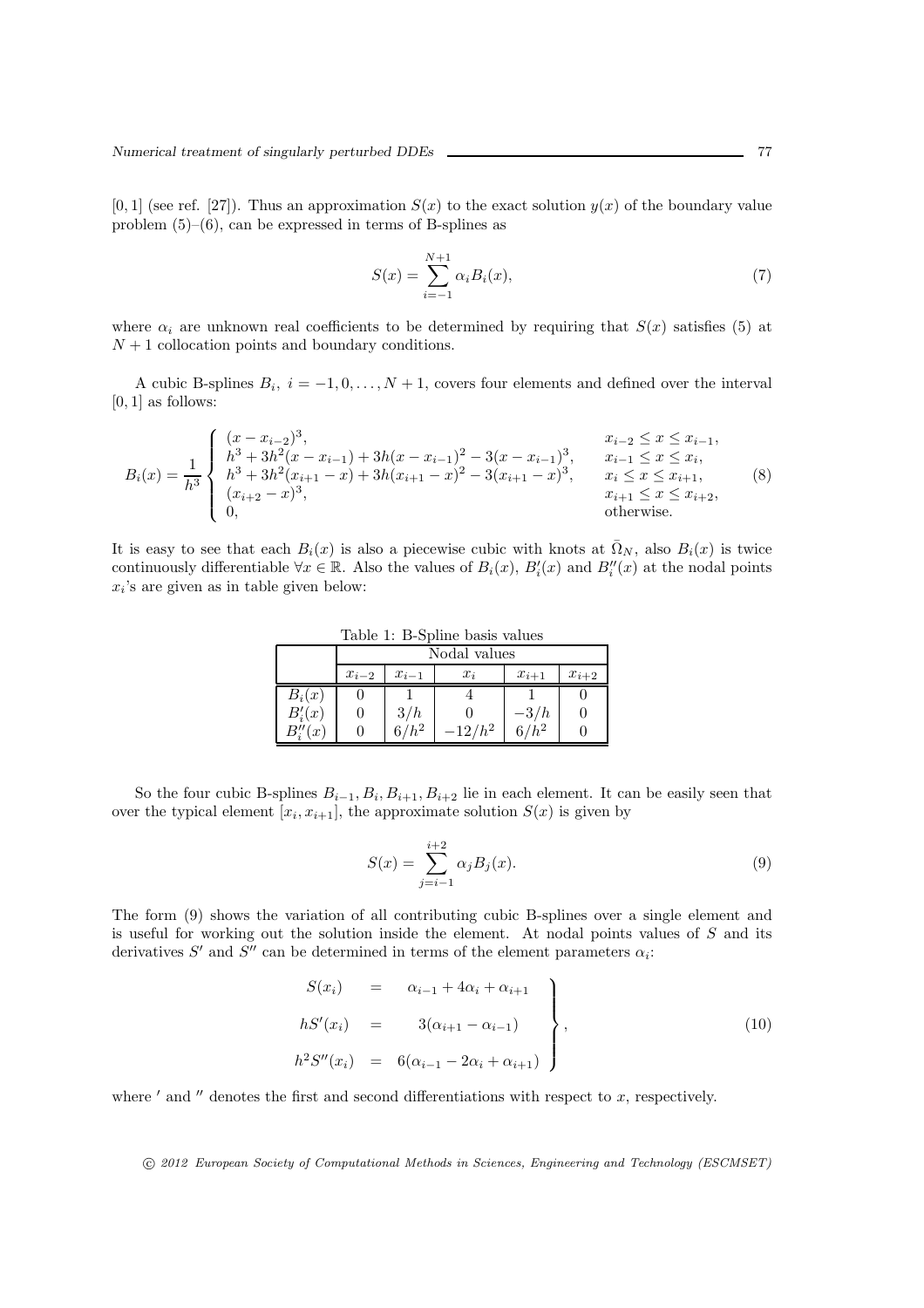Let  $S_3(\pi)$  be the set of all cubic spline functions over the partition  $\pi$ . Let  $\mathbf{B} = \{B_{-1}, B_0, B_1, \ldots, B_{N+1}\}\$ and let  $\Phi_3(\bar{\Omega}_N)$  be the set of all linear combinations of  $B_i$ 's. The functions  $B_i$ 's are linearly independent, thus  $\Phi_3(\overline{\Omega}_N)$  is  $(N+3)$ -dimensional subspace of  $S_3(\pi)$ (see ref. [30]).

To apply the collocation method, collocation points are selected to coincide with nodes and then substituting the values of  $S_i$  and first two successive derivatives  $S'_i$  and  $S''_i$  at nodal points into equation (5). This yields a system of  $(N + 1)$  linear equations in  $(N + 3)$  unknowns.

$$
r_i^- \alpha_{i-1} + r_i^c \alpha_i + r_i^+ \alpha_{i+1} = h^2 f_i, \quad 0 \le i \le N,
$$
\n(11)

where

$$
r_i^- = 6(\epsilon - \delta a_i + (\delta^2/2)b_i) - 3(a_i - \delta b_i)h + (b_i + c_i)h^2,
$$
  
\n
$$
r_i^c = -12(\epsilon - \delta a_i + (\delta^2/2)b_i) + 4(b_i + c_i)h^2,
$$
  
\n
$$
r_i^+ = 6(\epsilon - \delta a_i + (\delta^2/2)b_i) + 3(a_i - \delta b_i)h + (b_i + c_i)h^2,
$$

where  $a(x_i) = a_i$ ,  $b(x_i) = b_i$ ,  $c(x_i) = c_i$  and  $f(x_i) = f_i$ . The given boundary conditions become

$$
\alpha_{-1} + 4\alpha_0 + \alpha_1 = \phi_0, \qquad (12a)
$$

$$
\alpha_{N-1} + 4\alpha_N + \alpha_{N+1} = \gamma. \tag{12b}
$$

Thus the Eqs. (11) and (12) lead to a  $(N+3) \times (N+3)$  system with  $(N+3)$  unknowns  $\alpha =$  $\alpha_{-1}, \alpha_0, \alpha_1, \ldots, \alpha_{N+1}$ . Now eliminating  $\alpha_{-1}$  from first equation of (11) and (12a), we get

$$
(r_0^c - 4r_0^-)\alpha_0 + (r_0^+ - r_0^-)\alpha_1 = h^2 f_0 - r_0^- \phi_0.
$$
\n(13)

Again, eliminating  $\alpha_{N+1}$  from the last equation of (11) and from (12b), we obtain

$$
(r_N^- - r_N^+) \alpha_{N-1} + (r_N^c - 4r_N^+) \alpha_N = h^2 f_N - \gamma r_N^+.
$$
\n(14)

Now taking equations (13) and (14) with the second through (N-1)st equations of (11) we lead to a system of  $(N + 1)$  linear equations

$$
A\alpha = d,\tag{15}
$$

in  $(N + 1)$  unknowns  $\alpha = \alpha_0, \alpha_1, \ldots, \alpha_{N-1}, \alpha_N$  with right hand side  $d = (d_0, d_1, \ldots, d_{N-1}, d_N)^t$ and the co-efficient matrix  $A$  is given by

$$
\left(\begin{array}{cccccc} (r_0^c - 4r_0^-) & (r_0^+ - r_0^-) & 0 & 0 & \dots & \dots & & 0 \\ r_1^- & r_1^c & r_1^+ & 0 & \dots & \dots & & 0 \\ \vdots & \vdots & \vdots & \vdots & \vdots & \vdots & \vdots & & \vdots \\ 0 & \dots & 0 & r_i^- & r_i^c & r_i^+ & 0 & \dots \\ \vdots & \vdots & \vdots & \vdots & \vdots & \vdots & \vdots & \vdots \\ 0 & \dots & \dots & \dots & \dots & r_{N-1}^- & r_{N-1}^c & r_{N-1}^+ \\ 0 & \dots & \dots & \dots & \dots & \dots & (r_N^- - r_N^+) & (r_N^c - 4r_N^+) \end{array}\right).
$$

The elements of the column vector d are

$$
d_j = \begin{cases} h^2 f_0 - r_0^- \phi_0, & j = 0, \\ h^2 f_j, & j = 1(1)N - 1, \\ h^2 f_N - \gamma r_N^+, & j = N. \end{cases}
$$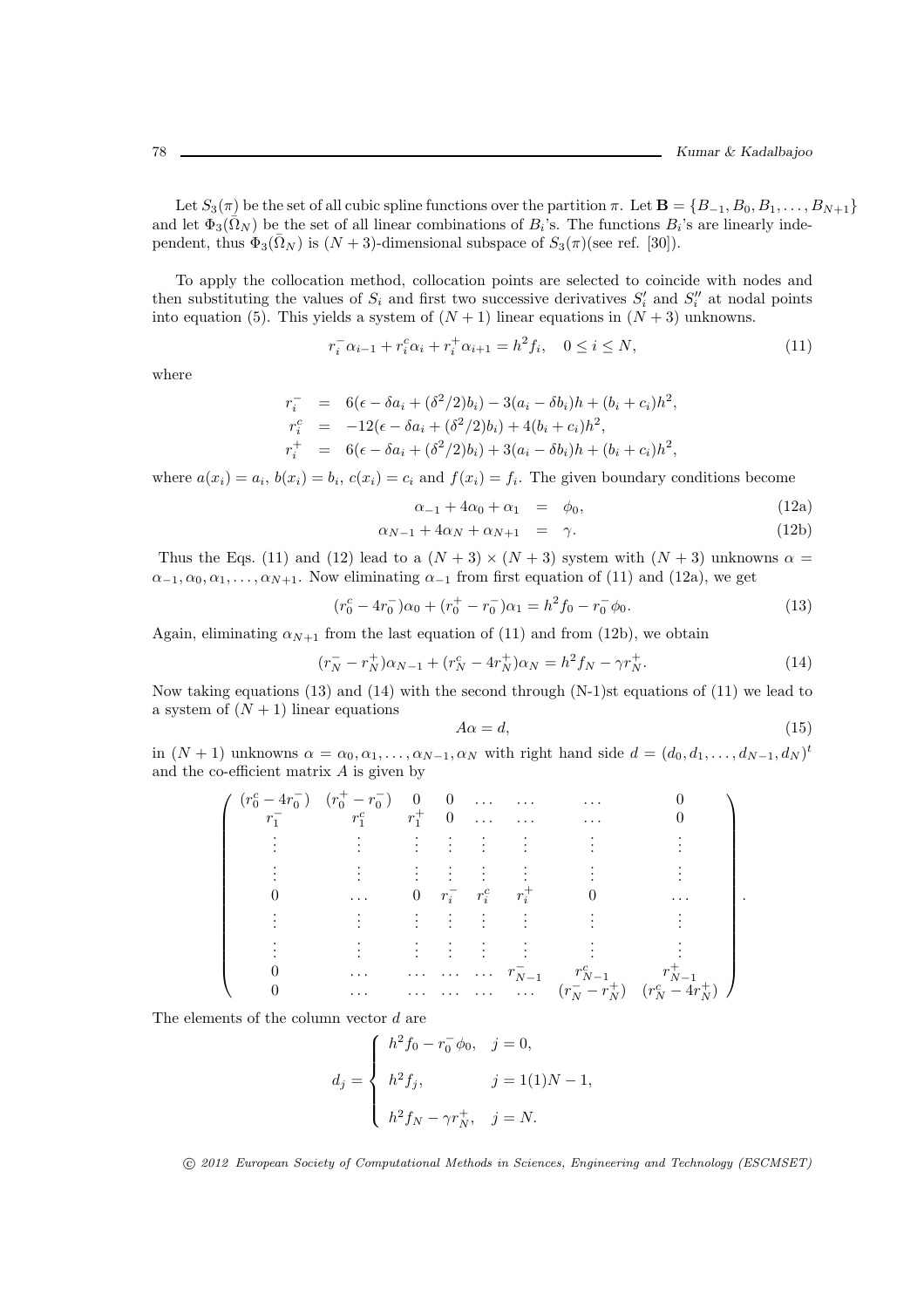It can be easily seen that the matrix  $\vec{A}$  is strictly diagonally dominant and hence nonsingular. Since A is nonsingular, we can solve the system  $A\alpha = d$  for  $\alpha_0, \alpha_1, \dots, \alpha_N$  and substitute into the boundary condition (12) to obtain  $\alpha_{-1}$  and  $\alpha_{N+1}$ . Hence the method of collocation using a basis of cubic B-splines applied to problem  $(5)-(6)$  has a unique solution  $S(x)$  given by  $(7)$ .

#### 5 Uniform Convergence

In this section, we shall show that the B-spline collocation method described in previous section is parameter-uniform convergent of order almost two. Note that throughout the proof we take C as a positive generic constant independent of  $\epsilon$ ,  $\delta$  and the discretization parameter N, which can take different values at different places. We define  $\bar{h} = \max_{1 \leq i \leq N} \{x_i - x_{i-1}\} = \max h_i$  and  $h = \min_{1 \leq i \leq N} \{x_i - x_{i-1}\} = \min h_i$ , we also define  $\beta' = \bar{h}/h$ . For the derivation of uniform convergence, we use the following lemmas:

**Lemma 5.1.** [27] The B-splines  $B_{-1}, B_0, \ldots, B_{N+1}$ , satisfy the inequality

$$
\sum_{i=-1}^{N+1} |B_i(x)| \le 10, \qquad 0 \le x \le 1.
$$

*Proof.* For the proof of the lemma readers can refer to [15].

**Lemma 5.2.** (Kellogg and Tsan [17]) If  $a(x)$ ,  $b(x)$ ,  $c(x)$  and  $f(x)$  are sufficiently smooth and independent of  $\epsilon$ , then the solution  $y(x)$  of (1) and (2) satisfies

$$
|y^{(k)}(x)| \leq C(1 + c_{\epsilon}^{-k}e^{-\beta x/c_{\epsilon}}), \quad k = 0, 1, 2 \dots
$$

Proof. For the proof of the lemma readers can refer to [21].

**Theorem 5.1.** Let  $S(x)$  be the collocation approximation from the space of cubic splines  $\phi_3(\bar{\Omega}_N)$ to the solution  $y(x)$  of the boundary value problem (1) and (2). If  $f \in C^2[0,1]$ , then the parameteruniform error estimate is given by

$$
\sup_{0 < \epsilon \le 1} \max_{0 \le i \le N} |y(x_i) - S(x_i)| \le C N^{-2} \ln^3 N,
$$

where C is a positive constant independent of  $\epsilon$ ,  $\delta$  and N.

*Proof.* To estimate the error  $|y(x)-S(x)|$ , let  $Y(x)$  be the unique spline interpolate from  $\Phi_3(\Omega_N)$ to the solution  $y(x)$  of our boundary value problem (1) and (2) given by

$$
Y(x) = \sum_{i=-1}^{N+1} \tilde{\alpha}_i B_i(x).
$$
 (16)

If  $f(x) \in C^2[0,1]$  then  $y(x) \in C^4[0,1]$  and it follows from Hall error estimates [12] that

$$
||D^{j}(y - Y)|| \leq \lambda_{j} ||y^{(4)}||\bar{h}^{4-j}, \quad j = 0, 1, 2, 3,
$$
\n(17)

c 2012 European Society of Computational Methods in Sciences, Engineering and Technology (ESCMSET)

 $\Box$ 

 $\Box$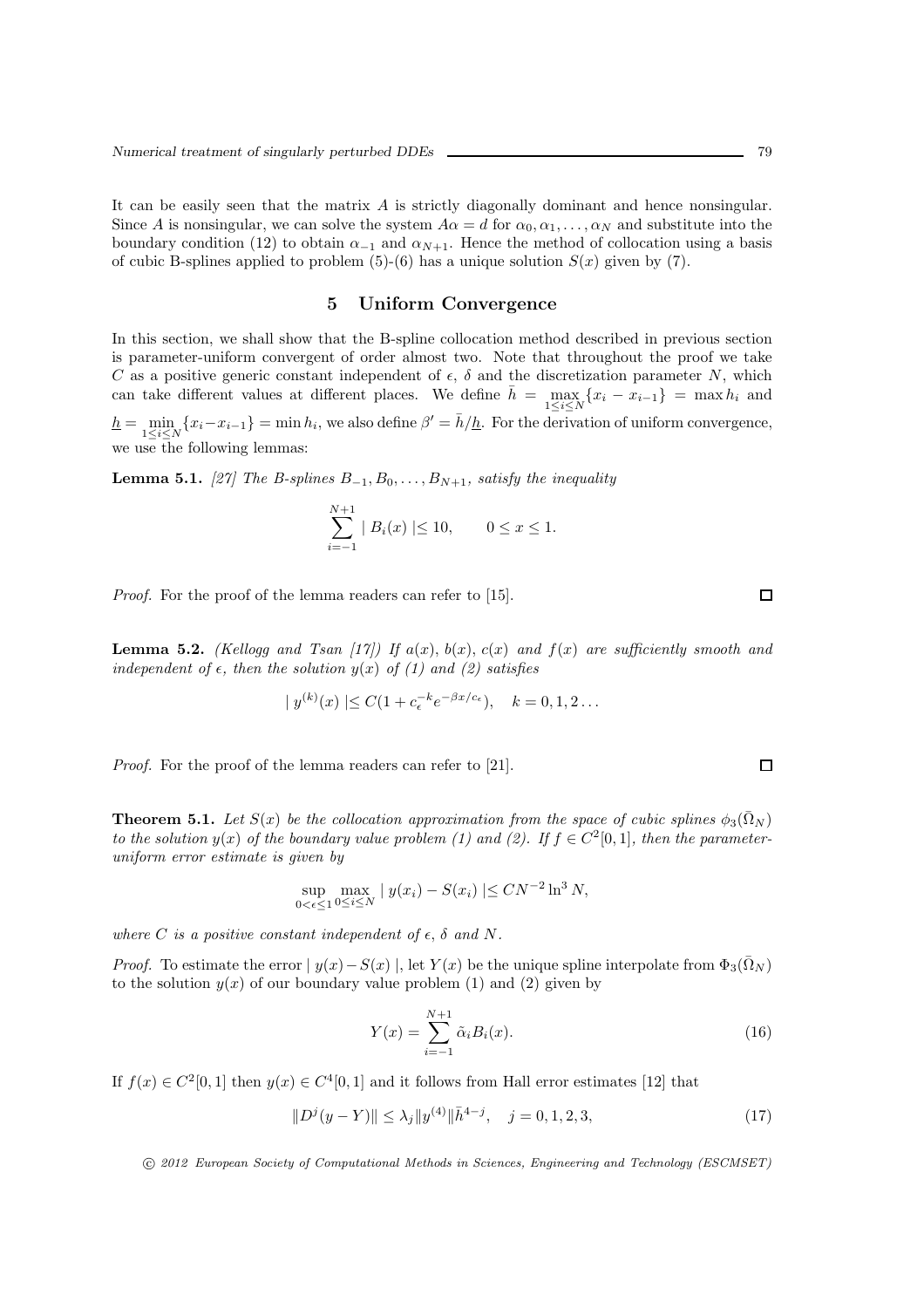where  $\lambda_j$  are constants given by  $\lambda_0 = 5/384$ ,  $\lambda_1 = (1/216)(9 + \sqrt{3})$ ,  $\lambda_2 = (1/12)(3\beta' + 1)$ ,  $\lambda_3 =$  $(1/2)(\beta^{2}+1)$ . It follows immediately from the estimates (17) that

$$
\begin{aligned}\n| \ L y(x_i) - L Y(x_i) \ | &= \ |\ \epsilon - \delta a(x_i) + (\delta^2/2) b(x_i) \ || \ y''(x_i) - Y''(x_i) \ | \\
&\quad + \ | \ a(x_i) - \delta b(x_i) \ || \ y'(x_i) - Y'(x_i) \ | \\
&\quad + \ | \ b(x_i) + c(x_i) \ || \ y(x_i) - Y(x_i) \ | \\
&\leq \ (c_{\epsilon} \lambda_2 \bar{h}^2 + (\|a\| + \delta \|b\|) \lambda_1 \bar{h}^3 + \theta \lambda_0 \bar{h}^4) \| y^{(4)} \|.\n\end{aligned} \tag{18}
$$

Using Lemma 5.2, we obtain

$$
|Ly(x_i) - LY(x_i)| \leq C(c_{\epsilon}\lambda_2\bar{h}^2 + (\|a\| + \delta\|b\|)\lambda_1\bar{h}^3 + \theta\lambda_0\bar{h}^4)(1 + c_{\epsilon}^{-4}e^{-\beta x/c_{\epsilon}}). \tag{19}
$$

Now there arise two cases:

**Case (i)**  $\tau = 1/2$ . In this case, we have  $K(c_{\epsilon}/\beta) \ln N \ge 1/2$  this gives  $c_{\epsilon}^{-1} \le C \ln N$  also  $\bar{h} = 1/N$ , therefore from (19) we get

$$
|Ly(x_i) - LY(x_i)| \leq CN^{-2} \ln^3 N. \tag{20}
$$

**Case (ii)**  $\tau = K(c_{\epsilon}/\beta) \ln N$ . In this case, first suppose i satisfies  $N/2 \leq i \leq N$ . Then it is easy to know from Lemma 5.2 that in the regular region i.e.,  $(\tau, 1)$ 

$$
|y^{(k)}(x)| \leq C,
$$

therefore we have immediately from (18)

$$
|Ly(x_i) - LY(x_i)| \leq CN^{-2}.
$$
\n(21)

On the other hand if i satisfies  $1 \le i \le N/2$ , in this case we have  $\bar{h} = 2\tau/N = 2KN^{-1}(c_{\epsilon}/\beta)\ln N$ , this gives  $\bar{h}/c_{\epsilon} = CN^{-1} \ln N$ , Then using the Lemma 5.2 given in [16], we get from (19)

$$
|Ly(x_i) - LY(x_i)| \leq CN^{-2} \ln^2 N. \tag{22}
$$

Combining (21) and (22) we get

$$
|Ly(x_i) - LY(x_i)| \leq CN^{-2} \ln^2 N. \tag{23}
$$

Finally on combining (20) and (23) we obtain

$$
|Ly(x_i) - LY(x_i)| \leq CN^{-2} \ln^3 N. \tag{24}
$$

Thus we have

$$
|LS(x_i) - LY(x_i)| = |f(x_i) - LY(x_i)| = |Ly(x_i) - LY(x_i)| \le CN^{-2} \ln^3 N.
$$
 (25)

Now suppose that  $LY(x_i) = \tilde{f}(x_i) \ \forall 0 \leq i \leq N$  with the boundary conditions

$$
Y(x_0) = \phi_0, \quad Y(x_N) = \gamma,
$$

leads to the linear system  $A\tilde{\alpha} = \tilde{d}$ , then it follows that

$$
A(\alpha - \tilde{\alpha}) = (d - \tilde{d}),\tag{26}
$$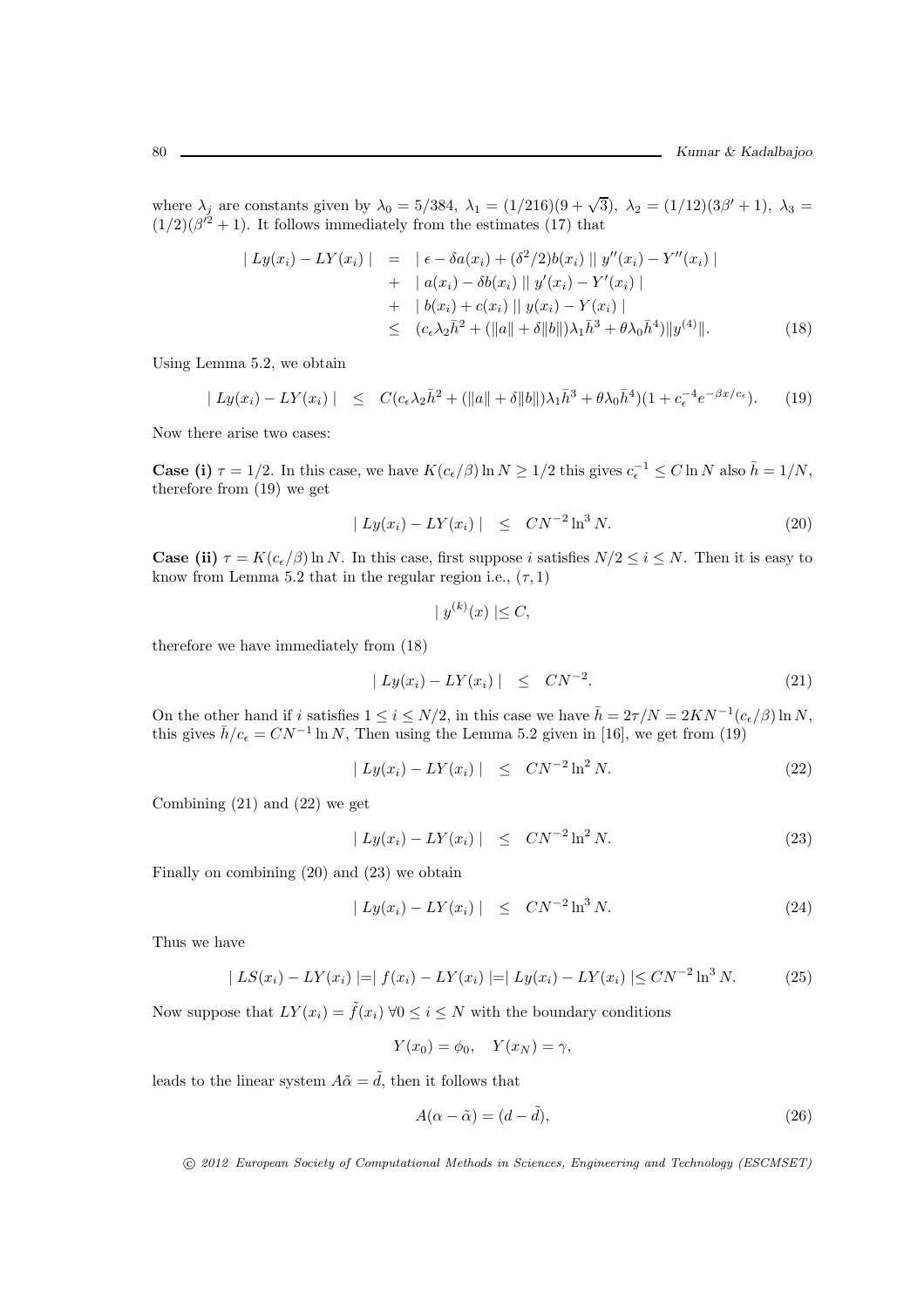where

$$
\alpha - \tilde{\alpha} = (\alpha_0 - \tilde{\alpha}_0, \alpha_1 - \tilde{\alpha}_1, \dots, \alpha_N - \tilde{\alpha}_N)^t, d - \tilde{d} = (\bar{h}^2(f(x_0) - \tilde{f}(x_0)), \bar{h}^2(f(x_1) - \tilde{f}(x_1)), \dots, \bar{h}^2(f(x_N) - \tilde{f}(x_N)))^t.
$$

Using (25) we obtain

$$
||d - \tilde{d}|| \le CN^{-4} \ln^3 N. \tag{27}
$$

We have seen that, for sufficiently small values of  $\bar{h}$ , the coefficient matrix A is strictly diagonally dominant. Also note that, except the first row and the last row of A, the off diagonal elements  $a_{i,i-1}, a_{i,i+1}, 1 \leq i \leq N-1$ , are positive and the main diagonal elements  $a_{i,i}$  are negative, therefore

$$
| a_{i,i} | - (| a_{i,i-1} | + | a_{i,i+1} |) = -6(b_i + c_i)\bar{h}^2 \ge 6\theta\bar{h}^2 > 0, \text{ as } b(x) + c(x) \le -\theta < 0.
$$

Also from the first row of A, we have

$$
| a_{0,0} | - | a_{0,1} | = 36(\epsilon - \delta a_0 + (\delta^2/2)b_0) - 6(a_0 - \delta b_0)\bar{h}.
$$

Again from last row of  $A$ , we have

$$
| a_{N,N} | - | a_{N,N-1} | = 36(\epsilon - \delta a_N + (\delta^2/2)b_N) + 6(a_N - \delta b_N)\bar{h}.
$$

Therefore, by the estimate given in [34], we get

$$
||A^{-1}|| \le CN^2. \tag{28}
$$

From  $(26)$ ,  $(27)$  and  $(28)$ , we get

$$
| \alpha_i - \tilde{\alpha}_i | \leq C N^{-2} \ln^3 N, \quad 0 \leq i \leq N.
$$

Now to estimate  $\alpha_{-1} - \tilde{\alpha}_{-1}$  and  $\alpha_{N+1} - \tilde{\alpha}_{N+1}$ , using the boundary condition (12a), we obtain

$$
| \alpha_{-1} - \tilde{\alpha}_{-1} | \leq C N^{-2} \ln^3 N.
$$

Again using the boundary condition (12b), we obtain

$$
\mid \alpha_{N+1} - \tilde{\alpha}_{N+1} \mid \leq CN^{-2} \ln^3 N.
$$

Therefore

$$
\max_{-1 \le i \le N+1} |\alpha_i - \tilde{\alpha}_i| \le CN^{-2} \ln^3 N. \tag{29}
$$

The above inequality enables us to estimate  $| S(x) - Y(x) |$ , we have

$$
S(x) - Y(x) = \sum_{i=-1}^{N+1} (\alpha_i - \tilde{\alpha}_i) B_i(x).
$$

Thus, using (29) and Lemma 5.1, we obtain

$$
|S(x) - Y(x)| \le \max_{-1 \le i \le N+1} |\alpha_i - \tilde{\alpha}_i| \sum_{i=-1}^{N+1} |B_i(x)|,
$$
  
 $\le CN^{-2} \ln^3 N.$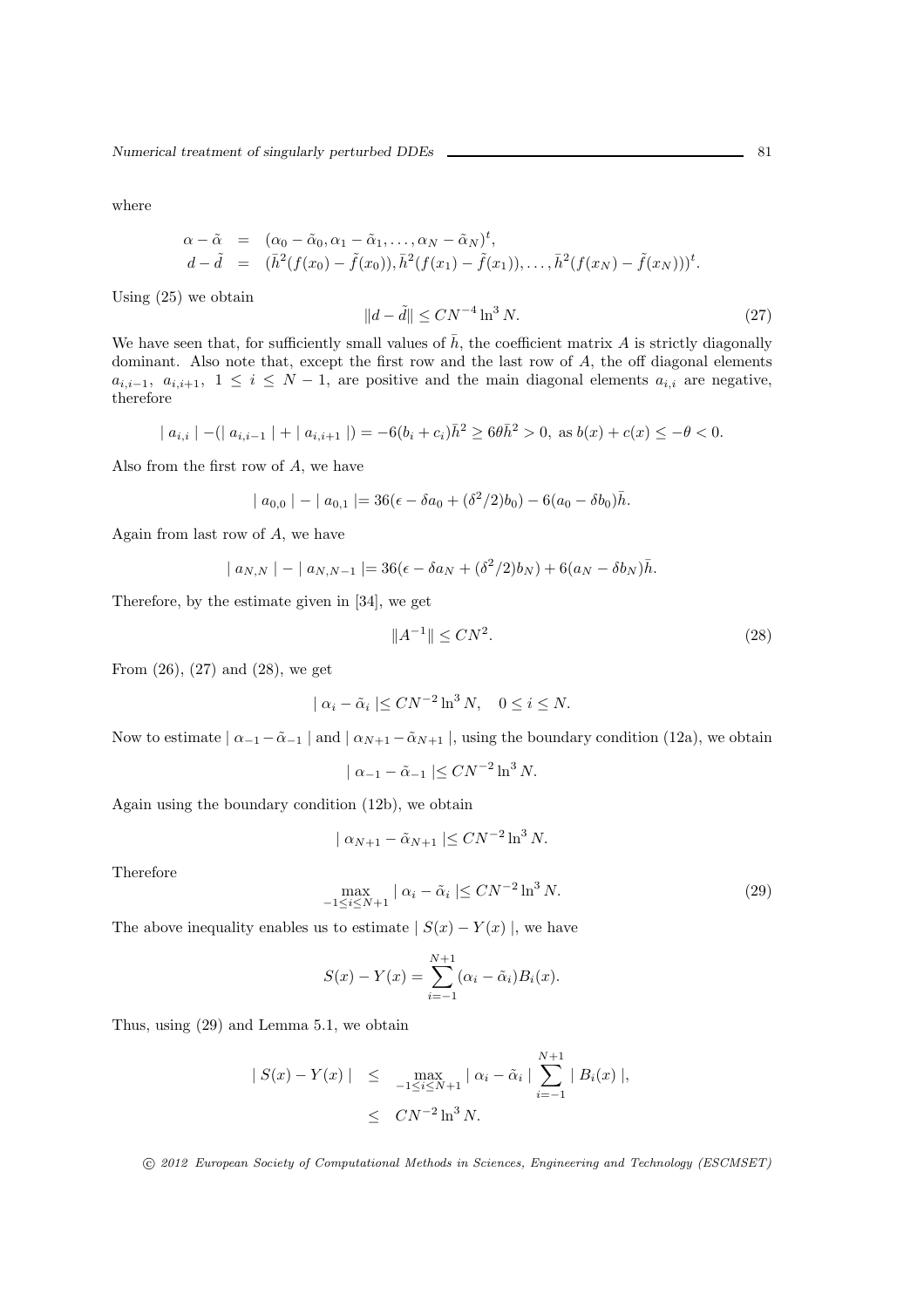This gives

$$
\max_{0 \le i \le N} |S(x_i) - Y(x_i)| \le C N^{-2} \ln^3 N.
$$

Therefore using triangle inequality, we obtain

$$
\sup_{0 < \epsilon \le 1} \max_{0 \le i \le N} |y(x_i) - S(x_i)| \le C N^{-2} \ln^3 N.
$$

Hence the result.

#### 6 Numerical Results and Discussions

To demonstrate the efficiency of the method, we solved several examples having boundary layers. Since the exact solution of the considered problems are not known so the maximum absolute errors are estimated by using the double mesh principle [6] and maximum nodal error is defined by

$$
E_{\epsilon}^{N} = \max_{0 \le i \le N} | y_{i}^{N} - y_{2i}^{2N} |,
$$

where  $y_{2i}^{2N}$  is the solution obtained on a mesh containing the same number N of Shishkin mesh used to compute  $y_i^N$  and N more mesh points are added by selecting the mid points of all  ${x_i}^s$ , i.e.,  $x_{i+1/2} = (x_i + x_{i+1})/2$ , for  $i = 1, 2, ..., N-1$ . The  $\epsilon$ -uniform maximum nodal error is defined by

$$
E^N = \max_{0 < \epsilon \ll 1} E^N_{\epsilon}.
$$

The numerical rates of convergence are defined as in [6]:

$$
r_{\epsilon}^N = \ln_2(E_{\epsilon}^N/E_{\epsilon}^{2N}),
$$

and the numerical rates of  $\epsilon$ -uniform convergence are computed using

$$
r^N = \ln_2(E^N/E^{2N}).
$$

We also compute the constant in the error estimate, i.e., since we have the theoretical error bound  $E^N \n\leq C N^{-2} \ln^3 N$  from Theorem 5.1 we approximate the constant in the error estimate by  $C^{N} = E^{N} N^{2} / \ln^{3} N$ . Table 5 display the values of  $C^{N}$  for the examples taken.

Example 6.1. First consider the example

$$
\epsilon y''(x) + (1+x)y'(x-\delta) + \exp(-2x)y(x-\delta) - 2\exp(-x)y(x) = 0,
$$

under the interval and boundary conditions

$$
y(x) = 1, \text{ for } -\delta \le x < 0, \quad y(1) = 0.
$$

Example 6.2. Now we consider the example

$$
\epsilon y''(x) - (1+x)y'(x-\delta) + \exp(-2x)y(x-\delta) - \exp(-x)y(x) = 0,
$$

under the interval and boundary conditions

$$
y(x) = 1
$$
, for  $-\delta \le x < 0$ ,  $y(1) = -1$ .

c 2012 European Society of Computational Methods in Sciences, Engineering and Technology (ESCMSET)

 $\Box$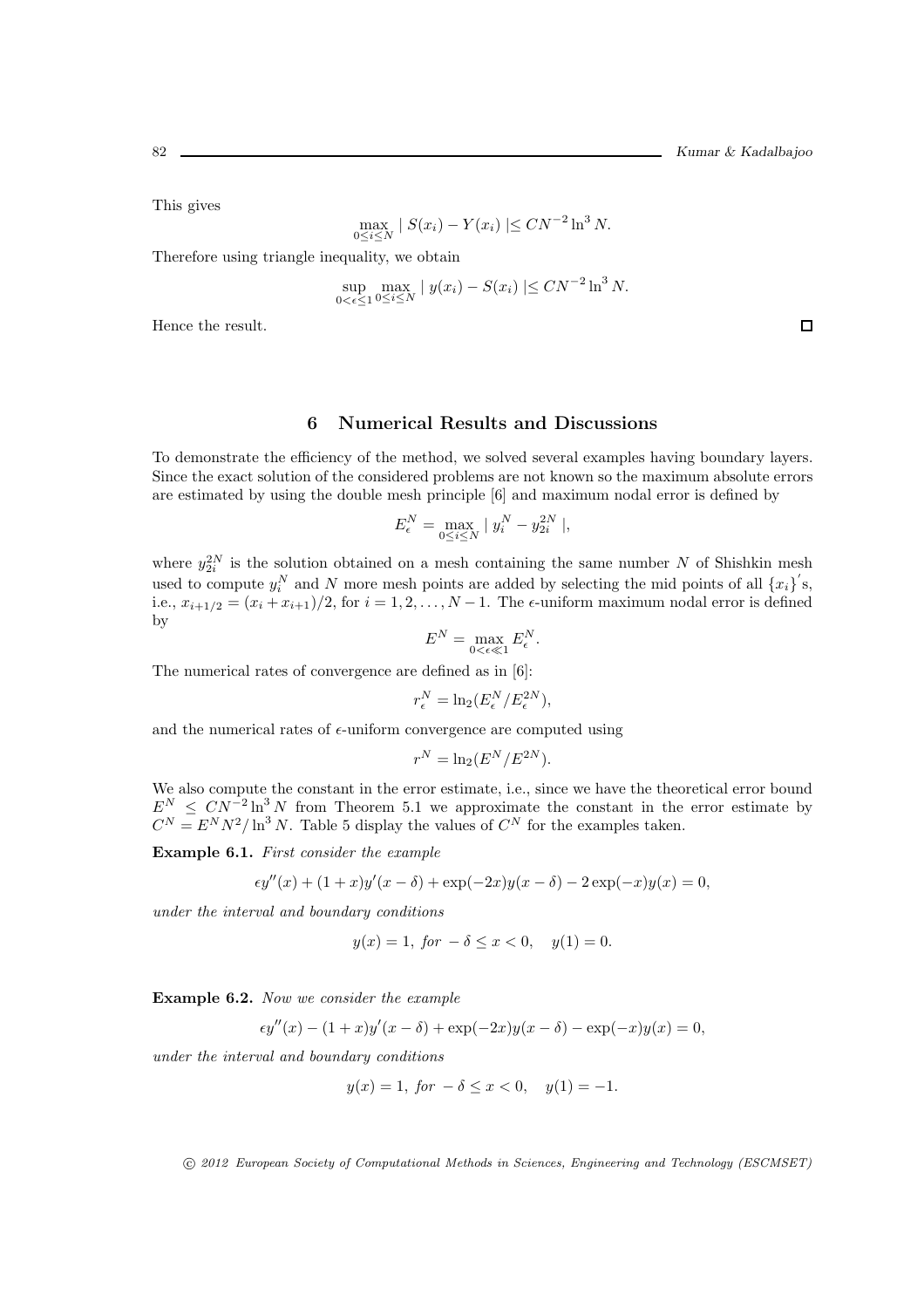| $\epsilon$ | $N=16$         | $N=32$         | $N=64$         | $N = 128$      | $N = 256$      | $N = 512$      |
|------------|----------------|----------------|----------------|----------------|----------------|----------------|
| $2^{0}$    | 2.5934E-04     | 6.5141E-05     | 1.6344E-05     | 4.0871E-06     | 1.0218E-06     | 2.5547E-07     |
| $2^{-4}$   | 7.9711 E-02    | 2.2731 E-02    | 5.2094E-03     | 1.2763E-03     | 3.1748E-04     | 7.9272E-05     |
| $2^{-8}$   | $2.0097E + 00$ | $1.1967E + 00$ | 7.4461E-01     | 3.6636E-01     | 1.0877E-01     | 2.6403E-02     |
| $2^{-12}$  | $3.4110E + 00$ | $3.0794E + 00$ | $2.3668E + 00$ | $1.7568E + 00$ | $1.4875E + 00$ | $1.1389E + 00$ |
| $2^{-16}$  | $3.5764E + 00$ | $3.5799E + 00$ | $3.4906E + 00$ | $3.1629E + 00$ | $2.4865E + 00$ | $1.9646E + 00$ |
| $2^{-20}$  | $3.5874E + 00$ | $3.6189E + 00$ | $3.6296E + 00$ | $3.6112E + 00$ | $3.5129E + 00$ | $3.1855E + 00$ |
| $2^{-24}$  | $3.5881E + 00$ | $3.6214E + 00$ | $3.6389E + 00$ | $3.6463E + 00$ | $3.6441E + 00$ | $3.6194E + 00$ |
| $2^{-28}$  | $3.5881E + 00$ | $3.6216E + 00$ | $3.6394E + 00$ | $3.6486E + 00$ | $3.6528E + 00$ | $3.6535E + 00$ |
| $2^{-32}$  | $3.5881E + 00$ | $3.6216E + 00$ | $3.6395E + 00$ | $3.6487E + 00$ | $3.6534E + 00$ | $3.6556E + 00$ |

Table 2: Maximum absolute error for example 6.1 with uniform mesh

Table 3: Maximum absolute error for example 6.1 with Shishkin mesh

| $\epsilon$ | $N=16$     | $N=32$     | $N=64$     | N<br>$=128$ | $= 256$<br>N | $N=512$    | N<br>$=1024$ | $N = 2048$ |
|------------|------------|------------|------------|-------------|--------------|------------|--------------|------------|
| $2^0$      | 2.5934E-04 | 6.5141E-05 | 1.6344E-05 | 4.0871E-06  | 1.0218E-06   | 2.5547E-07 | $6.3868E-08$ | 1.5968E-08 |
| $2^{-4}$   | 1.0876E-02 | 4.2631E-03 | 1.5109E-03 | 5.1353E-04  | 1.6752E-04   | 5.2959E-05 | 1.6347E-05   | 4.9446E-06 |
| $2^{-8}$   | 1.1150E-02 | 4.3896E-03 | 1.5670E-03 | 5.2887E-04  | 1.7240E-04   | 5.4529E-05 | 1.6827E-05   | 5.0895E-06 |
| $2^{-12}$  | 1.1177E-02 | 4.3958E-03 | 1.5692E-03 | 5.2997E-04  | 1.7278E-04   | 5.4634E-05 | 1.6859E-05   | 5.0990E-06 |
| $2^{-16}$  | 1.1179E-02 | 4.3971E-03 | 1.5697E-03 | 5.2999E-04  | 1.7277E-04   | 5.4637E-05 | 1.6861E-05   | 5.0996E-06 |
| $2^{-20}$  | 1.1180E-02 | 4.3972E-03 | 1.5697E-03 | 5.3001E-04  | 1.7278E-04   | 5.4637E-05 | 1.6861E-05   | 5.0996E-06 |
| $2^{-24}$  | 1.1180E-02 | 4.3972E-03 | 1.5697E-03 | 5.3002E-04  | 1.7278E-04   | 5.4637E-05 | 1.6861E-05   | 5.0995E-06 |
| $2^{-28}$  | 1.1180E-02 | 4.3972E-03 | 1.5697E-03 | 5.3002E-04  | 1.7278E-04   | 5.4637E-05 | 1.6861E-05   | 5.0995E-06 |
| $2^{-32}$  | 1.1180E-02 | 4.3972E-03 | 1.5697E-03 | 5.3002E-04  | 1.7278E-04   | 5.4637E-05 | 1.6861E-05   | 5.0995E-06 |
| $E^N$      | 1.1180E-02 | 4.3972E-03 | 1.5697E-03 | 5.3002E-04  | 1.7278E-04   | 5.4637E-05 | 1.6861E-05   | 5.0996E-06 |
| $r^N$      | 1.3463     | 1.4861     | 1.5664     | 1.6171      | 1.6610       | 1.6962     | 1.7252       |            |

The numerical results presented in Table 2 clearly indicate that the proposed scheme with uniform mesh is not uniformly convergent for sufficiently small value of  $\epsilon$  and the maximal nodal error increases as  $\epsilon$  decreases. To overcome this drawback, we have used a class of special piecewiseuniform meshes known as Shishkin meshes. The numerical results displayed in Tables 3 and 4 clearly indicate that the proposed method based on a B-spline collocation with Shiskin mesh is  $\epsilon$ -uniformly convergent. The proposed numerical method is accurate of order almost two.

For examples 6.1 and 6.2 we have plotted the graphs of the computed solutions for  $\epsilon = 10^{-1}$ and  $\epsilon = 10^{-2}$  and various values of  $\delta$ , as shown in figures 1-4. For all figures we use  $N = 100$ . It was observed that when  $\delta$  increases the width of the boundary layer increases in the case of right boundary layer problems and in the case of left boundary layer problems the width of the boundary layer decreases when delta increases. This shows clearly the effect of  $\delta$  on the boundary layers.

Since the exact solution is unknown, for problem 6.1 we plot the graphs taking two values of N, 100 and 200, for fixed value of  $\delta = 0.5 \times \epsilon$  and for  $\epsilon = 0.01$  with uniform mesh (see Fig. 5) and with Shishkin mesh (see Fig. 6). From figures it can be easily seen that how much better approximation the present method gives on Shishkin mesh than uniform mesh. This show the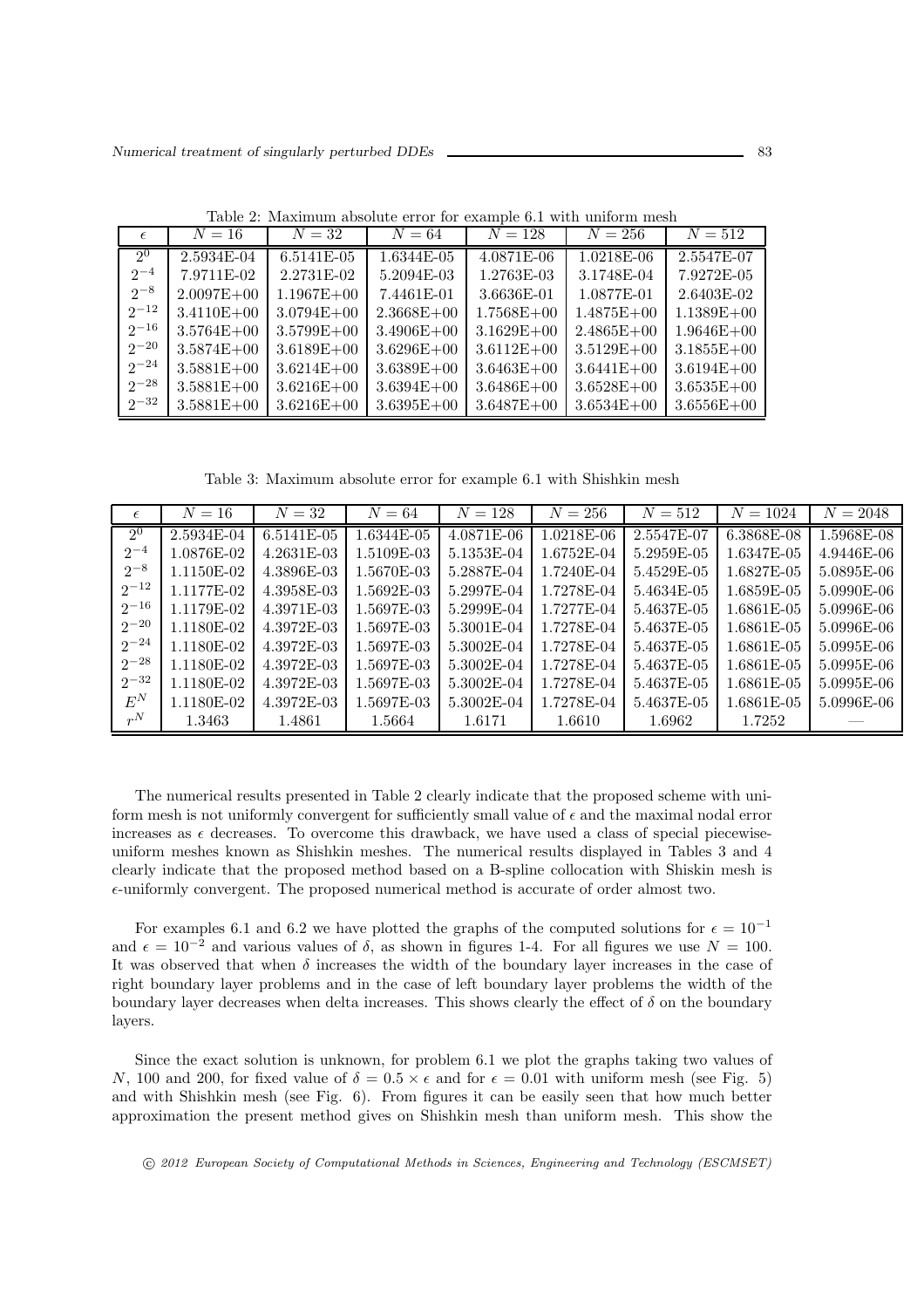| $\epsilon$     | $N=16$     | $N=32$     | $N = 64$   | $N = 128$  | $N = 256$  | $N = 512$  | $N = 1024$ |
|----------------|------------|------------|------------|------------|------------|------------|------------|
| 2 <sup>0</sup> | 1.1305E-04 | 2.8235E-05 | 7.0585E-06 | 1.7647E-06 | 4.4117E-07 | 1.1029E-07 | 2.7573E-08 |
| $2^{-4}$       | 5.1826E-02 | 1.1491E-02 | 2.7950E-03 | 6.9407E-04 | 1.7323E-04 | 4.3289E-05 | 1.0821E-05 |
| $2^{-8}$       | 1.0445E-01 | 3.7010E-02 | 1.2611E-02 | 4.2314E-03 | 1.4187E-03 | 4.6812E-04 | 1.5501E-04 |
| $2^{-12}$      | 1.0383E-01 | 3.6669E-02 | 1.2541E-02 | 4.2449E-03 | 1.4298E-03 | 4.7508E-04 | 1.5924E-04 |
| $2^{-16}$      | 1.0389E-01 | 3.6701E-02 | 1.2463E-02 | 4.1666E-03 | 1.4086E-03 | 4.7513E-04 | 1.5946E-04 |
| $2^{-20}$      | 1.0389E-01 | 3.6709E-02 | 1.2478E-02 | 4.1763E-03 | 1.3898E-03 | 4.5369E-04 | 1.5379E-04 |
| $2^{-24}$      | 1.0389E-01 | 3.6710E-02 | 1.2479E-02 | 4.1785E-03 | 1.3936E-03 | 4.5637E-04 | 1.4895E-04 |
| $2^{-28}$      | 1.0389E-01 | 3.6710E-02 | 1.2479E-02 | 4.1786E-03 | 1.3939E-03 | 4.5697E-04 | 1.4992E-04 |
| $2^{-32}$      | 1.389E-01  | 3.6710E-02 | 1.2479E-02 | 4.1786E-03 | 1.3939E-03 | 4.5701E-04 | 1.5000E-04 |
| $E^N$          | 1.0445E-01 | 3.7010E-02 | 1.2611E-02 | 4.2449E-03 | 1.4298E-03 | 4.7513E-04 | 1.5946E-04 |
| $r^N$          | 1.4968     | 1.5532     | 1.5709     | 1.5699     | 1.5894     | 1.5751     |            |

Table 4: Maximum absolute error for example 6.2 with Shishkin mesh

Table 5:  $E^N, r^N$  and  $C^N$  for examples 6.1 and 6.2

|      | Example 6.1 |       |         | Example 6.2 |       |         |  |
|------|-------------|-------|---------|-------------|-------|---------|--|
| N    | $E^N$       | $r^N$ | $C^{N}$ | $E^N$       | $r^N$ | $C^{N}$ |  |
| 16   | 1.1180E-02  | 1.35  | 0.13    | 1.0445E-01  | 1.50  | 1.25    |  |
| 32   | 4.3972E-03  | 1.49  | 0.11    | 3.7010E-02  | 1.55  | 0.91    |  |
| 64   | 1.5697E-03  | 1.57  | 0.09    | 1.2611E-02  | 1.57  | 0.72    |  |
| 128  | 5.3002E-04  | 1.62  | 0.08    | 4.2449E-03  | 1.57  | 0.61    |  |
| 256  | 1.7278E-04  | 1.66  | 0.07    | 1.4298E-03  | 1.59  | 0.55    |  |
| 512  | 5.4637E-05  | 1.70  | 0.06    | 4.7513E-04  | 1.58  | 0.51    |  |
| 1024 | 1.6861E-05  | 1.73  | 0.05    | 1.5946E-04  | 1.53  | 0.50    |  |
| 2048 | 5.0996E-06  | 1.73  | 0.05    | 5.5076E-05  | 1.53  | 0.52    |  |

significance of Shishkin mesh over uniform mesh.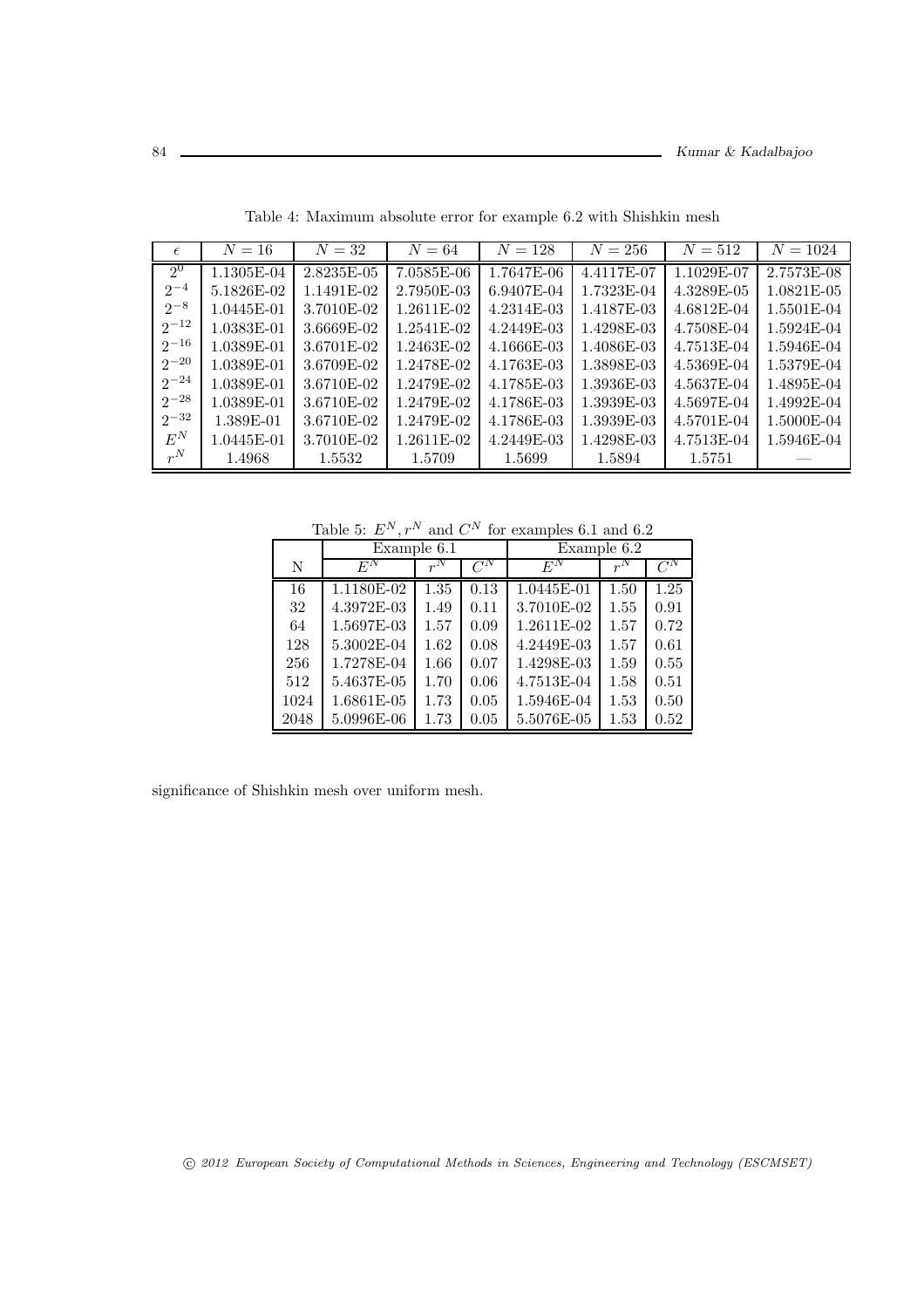

Figure 1: Approximate solutions for problem 6.1 for  $\epsilon = 0.1$  and different values of  $\delta$ 



Figure 2: Approximate solutions for problem 6.1 for  $\epsilon = 0.01$  and different values of  $\delta$ .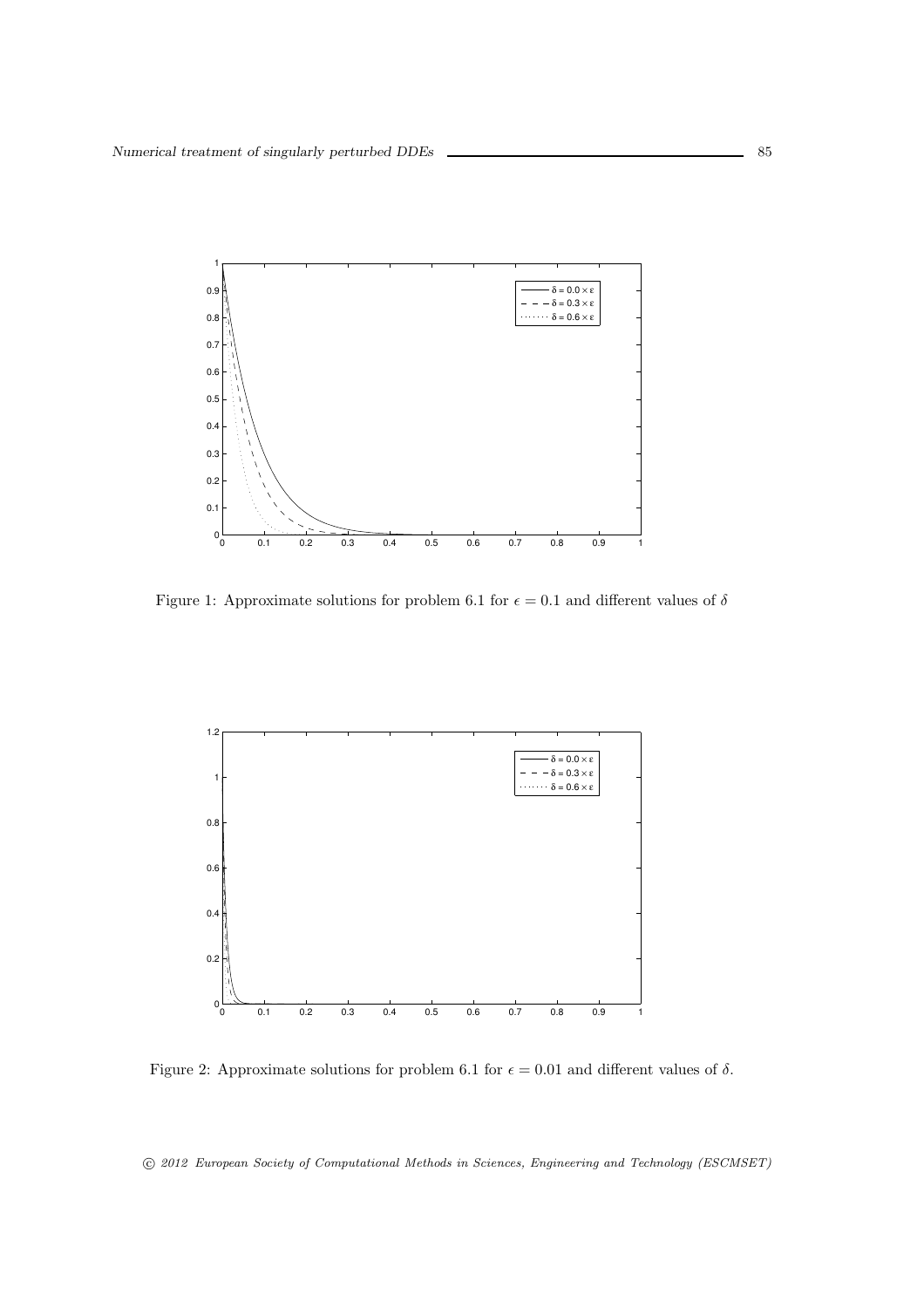

Figure 3: Approximate solutions for problem 6.2 for  $\epsilon = 0.1$  and different values of  $\delta$ .



Figure 4: Approximate solutions for problem 6.2 for  $\epsilon = 0.01$  and different values of  $\delta$ .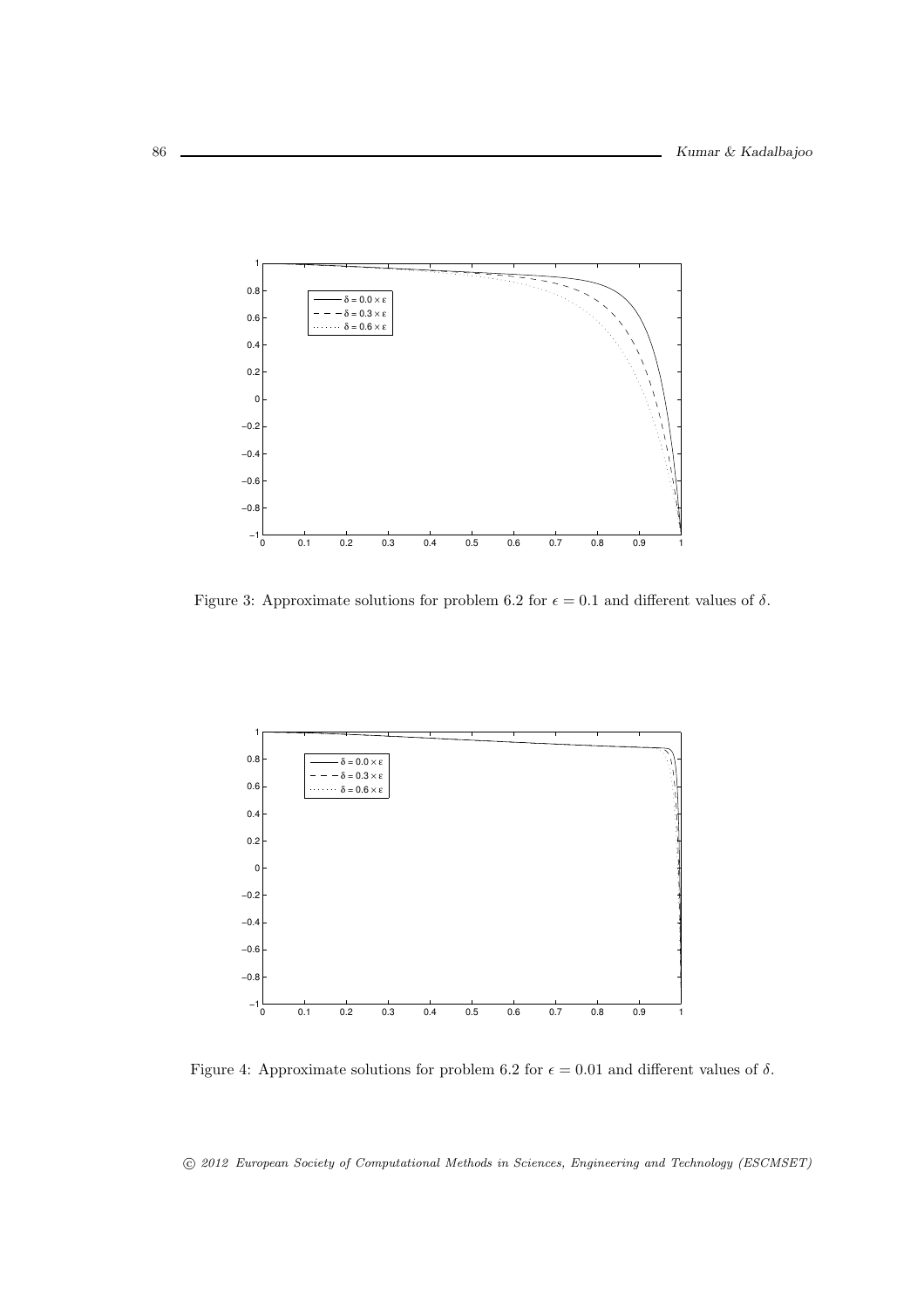

Figure 5: Approximate solutions for problem 6.1 for  $\epsilon = 0.01$  and  $\delta = 0.5 \times \epsilon$  with uniform mesh.



Figure 6: Approximate solutions for problem 6.1 for  $\epsilon = 0.01$  and  $\delta = 0.5 \times \epsilon$  with piecewise-uniform mesh.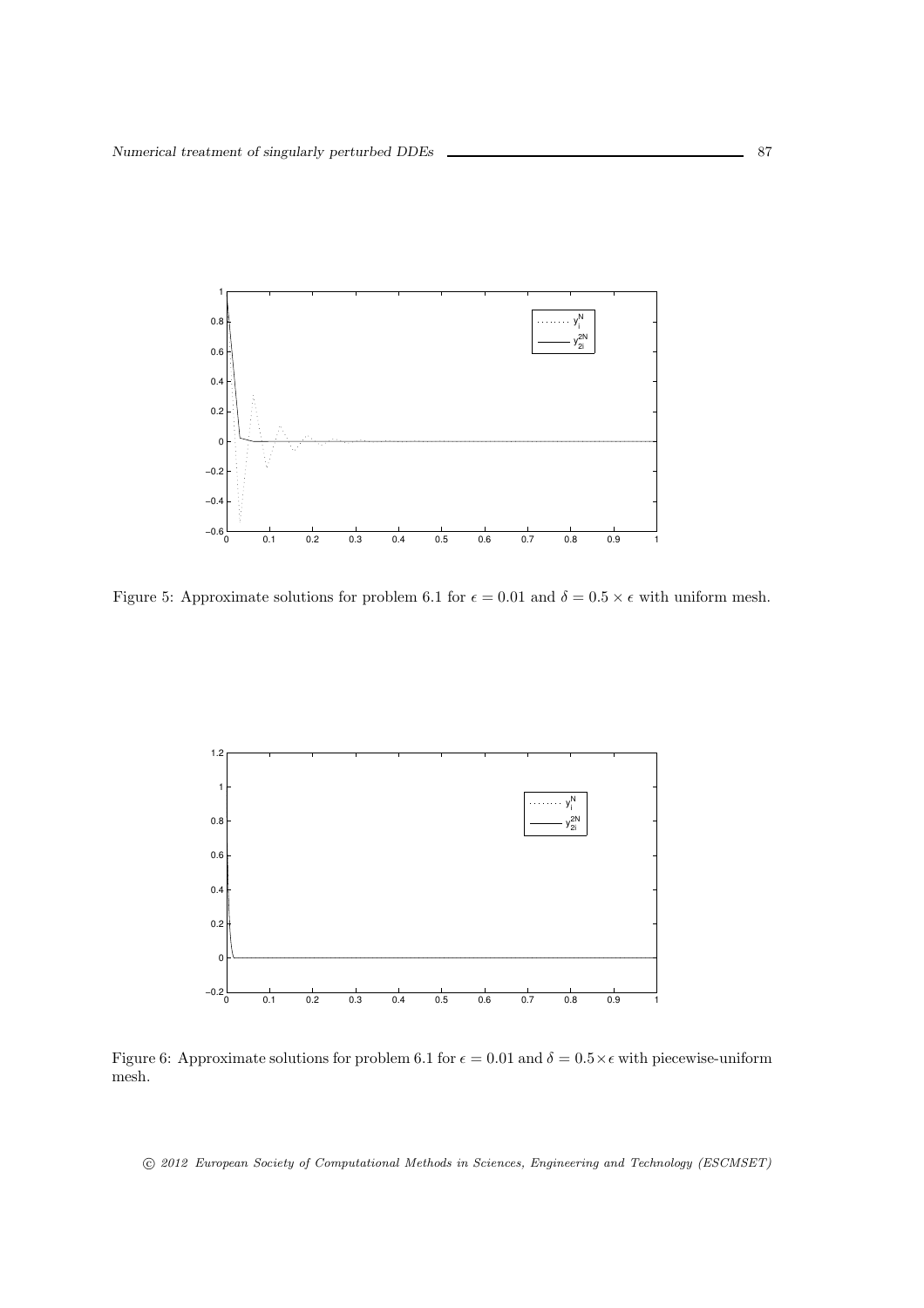# 7 Conclusion

The B-spline collocation method with Shishkin mesh, for singularly perturbed delay differential equations with negative shift in the convection as well as reaction term has been carried out. In this paper, we use Taylor's series to tackle the term containing shift. One can see from tables that the error  $E^N = \max_{0 \le \epsilon \le 1} E^N_\epsilon$  decreases as the mesh size decreases which shows that the fitted-mesh method is parameter-uniform. Hence, we present a parameter-uniform numerical scheme based on the fitted-mesh method for the boundary value problem (1) and (2).

The graphs of the solution of the considered examples 6.1 and 6.2, for different values of delay are plotted in Figs. 1-4, to examine the questions on the effect of delay on the boundary layer behaviour of the solution. From the results given in tables one can see that proposed method approximates the solution very well even for small values of  $\epsilon$ .

#### Acknowledgment

The authors wish to thank the anonymous referees for their careful reading of the manuscript and their fruitful comments and suggestions.

### References

- [1] A.S. Bakhvalov, On the optimization of methods for solving boundary value problems with boundary layers, J. Vychist. Mat. Fis. 9 841–859(1969) (in Russian).
- [2] M. Bestehorn, E.V. Grigorieva, Formation and propagation of localized states in extended systems, Ann. Phys. (Leipzig) 13 423–431(2004).
- [3] T.A. Burton, Fixed points, stability, and exact linearization, Nonlinear Anal. 61 857– 870(2005).
- [4] J.D. Cole, J. Kevorkian, Perturbation Methods in Applied Mathematics, Springer, New York, 1979.
- [5] M. Wazewska-Czyzewska, A. Lasota, Mathematical models of the red cell system, Mat. Stos. 6 25–40 $(1976)$ .
- [6] E.P. Doolan, J.J.H. Miller, W.H.A. Schilders, Uniform Numerical Methods for Problems with Initial and Boundary Layers, Boole Press, Dublin, 1980.
- [7] M.A. Ezzat, M.I. Othman, A.M.S. El-Karamany, State space approach to two-dimensional generalized thermo-viscoelasticity with two relaxation times, Int. J. Eng. Sci. 40 1251– 1274(2002).
- [8] P.A. Farrell, R.E. O'Riordan, G.I. Shishkin, A class of singularly perturbed semilinear differential equations with interior layers, *Math. Comp.* **74** 1759–1776(2005).
- [9] P.A. Farrell, A.F. Hegarty, J.J.H. Miller, R.E. ORiordan, G.I. Shishkin, Robust Computational Techniques for Boundary Layers, Chapman- Hall/CRC, New York, 2000.
	- c 2012 European Society of Computational Methods in Sciences, Engineering and Technology (ESCMSET)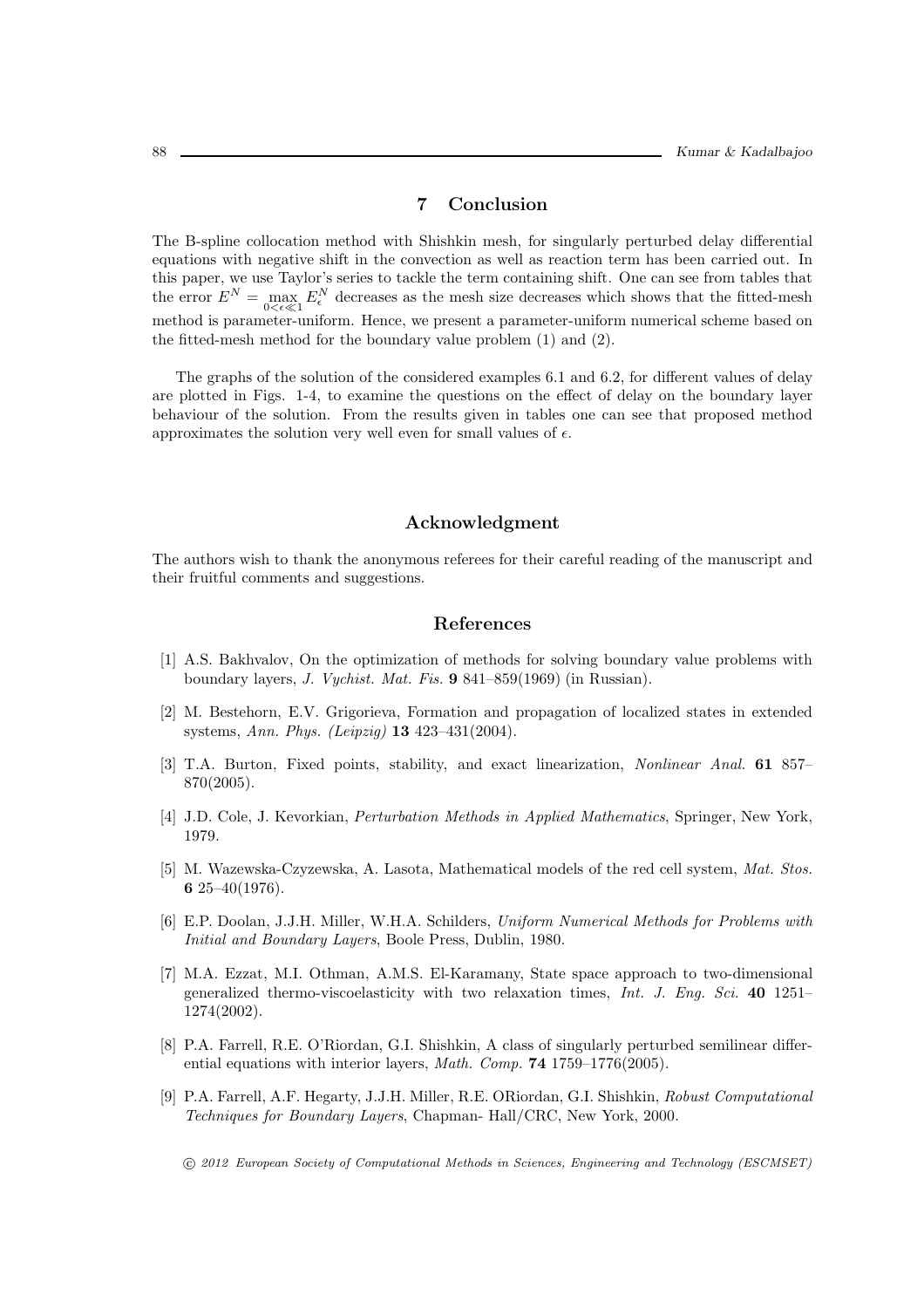- [10] E.C. Gartland, Graded-mesh difference schemes for singularly perturbed two point boundary value problems, Math. Comp. 51 631–657(1988).
- [11] J.K. Hale, *Functional Differential Equations*, Springer, New York, 1971.
- [12] C.A. Hall, On error bounds for spline interpolation, J. Approx. Theory 1 209–218(1968).
- [13] D.D. Joseph, L. Preziosi, Heat waves, Rev. Mod. Phys. 61 41–73(1989).
- [14] D.D. Joseph, L. Preziosi, Addendum to the paper "Heat waves", Rev. Mod. Phys. 62 375– 391(1990).
- [15] M.K. Kadalbajoo, V.K. Aggarwal, Fitted mesh B-spline collocation method for solving self-adjoint singularly perturbed boundary value problems, Appl. Math. Comput. 161 973– 987(2005).
- [16] M.K. Kadalbajoo, K.C. Patidar,  $\epsilon$ -Uniform fitted mesh finite difference methods for general singular perturbation problems, Appl. Math. Comput. 179 248–266(2006).
- [17] R.B. Kellogg, A. Tsan, Analysis of some difference approximations for a singularly perturbed problem without turning points, Math. Comp. 32 1025–1039(1978).
- [18] Q. Liu, X. Wang, D. De Kee, Mass transport through swelling membranes, Int. J. Eng. Sci. 43 1464–1470(2005).
- [19] M.C. Mackey, L. Glass, Oscillations and chaos in physiological control systems, Science 197 287–289(1977).
- [20] J.J.H. Miller, R.E. O'Riordan, G.I. Shishkin, On piecewise uniform meshes for upwind and central difference operators for solving SPPs, IMA J. Numer. Anal. 15 89–99(1995).
- [21] J.J.H. Miller, R.E. O'Riordan and G.I. Shishkin, Fitted Numerical Methods for Singular Perturbation Problems, World Scientific, Singapore, 1996.
- [22] A.H. Nayfeh, Perturbation Methods, John Wiley & Sons, New York, 1973.
- [23] A.H. Nayfeh, Introduction to Perturbation Techniques, John Wiley & Sons, New York, 1981.
- [24] S.B. Norkin, Differential Equations of Second Order with Deviating Arguments, Am. Math. Soc. 1972.
- [25] R.E. O'Malley, Introduction to Singular Perturbations, Acedemic Press, New York, 1974.
- [26] R.E. O'Mally, Singular Perturbation Methods for Ordinary Differential Equations, Springer, New York, 1991.
- [27] P.M. Prenter, Spline and Variational Methods, John Wiley & Sons, New York, 1975.
- [28] H.G. Roos, M. Stynes, L. Tobiska, Numerical Methods for Singularly Perturbed Differential Equations, Convection-Diffusion and Flow Problems, Springer Verlag, Berlin, 1996.
- [29] K. Schmitt, Comparison theorems for second order delay differential equations, Rocky Mountain Math. J. 1 459–467(1971).
- [30] I.J. Schoenberg, On Spline Functions. MRC Report 625, University of Wisconsin, 1966.
- [31] G.I. Shishkin, Difference schemes for singularly perturbed Parabolic equation with discontinuous boundary condition, J. Vychist. Mat. Fis. 28 1679–1692(1988) (in Russian).